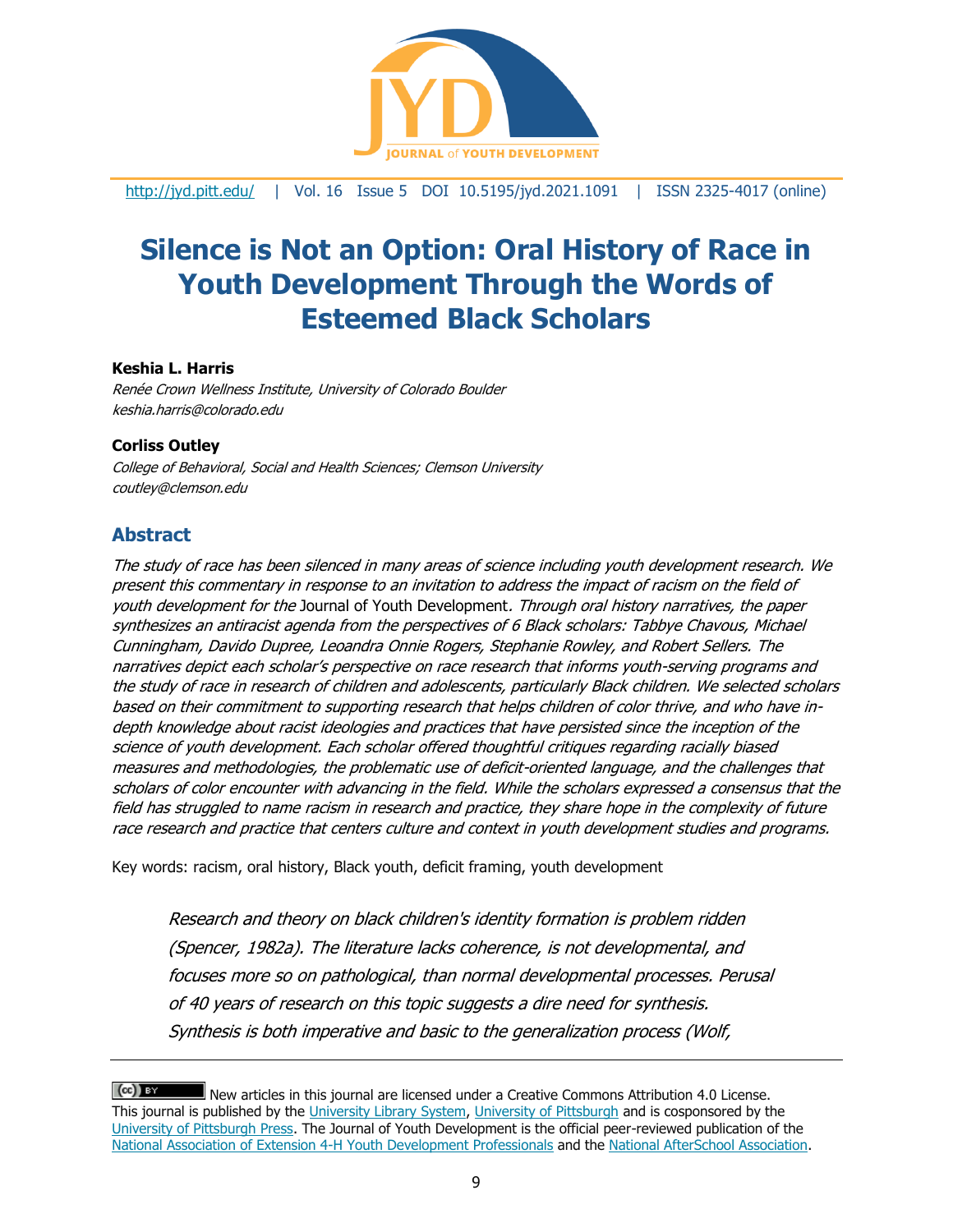1980). Without generalization, or the process of obtaining clear statements about principles underlying a phenomenon, science stagnates, leaving us unable to comprehend natural phenomena. (Margaret Beale Spencer, 1985, p. 216)

The call to action for research in youth development to address race and racism is now more pressing than ever. The horrific events of 2020 including the police killings of George Floyd, Breonna Taylor, and Ahmaud Arbery among a plethora of other unpublicized killings of unarmed Black people, the protests that called for racial justice and the fight for Black lives in the United States and abroad, and the unequal health and educational disparities that were exacerbated between Black and Latino citizens and White Americans as a result of the spread of COVID-19 make this an unprecedented time period to highlight systemic issues that have been silenced in the history of youth development research. From its inception, the field of youth development research has lacked diversity in its representation of scholars of African descent and has advanced scholarship that has undoubtedly remained silent about racism and the impact that systemic inequalities have on the nation's young people (Outley & Blyth, 2020). As referenced by Margaret Beale Spencer's quote, science on Black children was founded on the basis of pathological orientations and has limited the full scope of which human phenomena have been understood.

The study of race in youth development research is embarking on a burgeoning turn which calls for scholars to address racism in research design, conceptual framing, and the advancement of Black scholars (Adams-Wiggins & Taylor-García, 2020; Gabriel et al., 2020). We have written this commentary in response to an invitation to review the history of racism in the field of youth development with particular attention to shifts in conceptualizations of Black youth in research and practice over time. As a way of documenting these changes, we have interviewed six leading Black scholars who have not only researched systemic inequities that oppress Black youth but have also witnessed the impacts of racism in their own professional journeys: Tabbye Chavous, Michael Cunningham, Davido Dupree, Leoandra Onnie Rogers, Stephanie Rowley, and Robert Sellers. The interviews chart each scholar's intellectual and interpersonal path to the study of race in research on youth development, critically review key concepts, and discuss the limitations of measurement issues that focus on the outcomes of research on Black youth, rather than effective evaluations of context and biological and psychosocial processes. In doing so, the interviews conceptualize Cunningham's adoption of the "hourglass phenomena," Rowley's account of generational contributions of Black scholars, Rogers' advocacy for the inclusion of race as a normative component of human development, Dupree's dedication to accurately depict the data of participants, Sellers' charge for researchers to develop new measures and models, and Chavous' contributions to indicators of positive adaptations to

10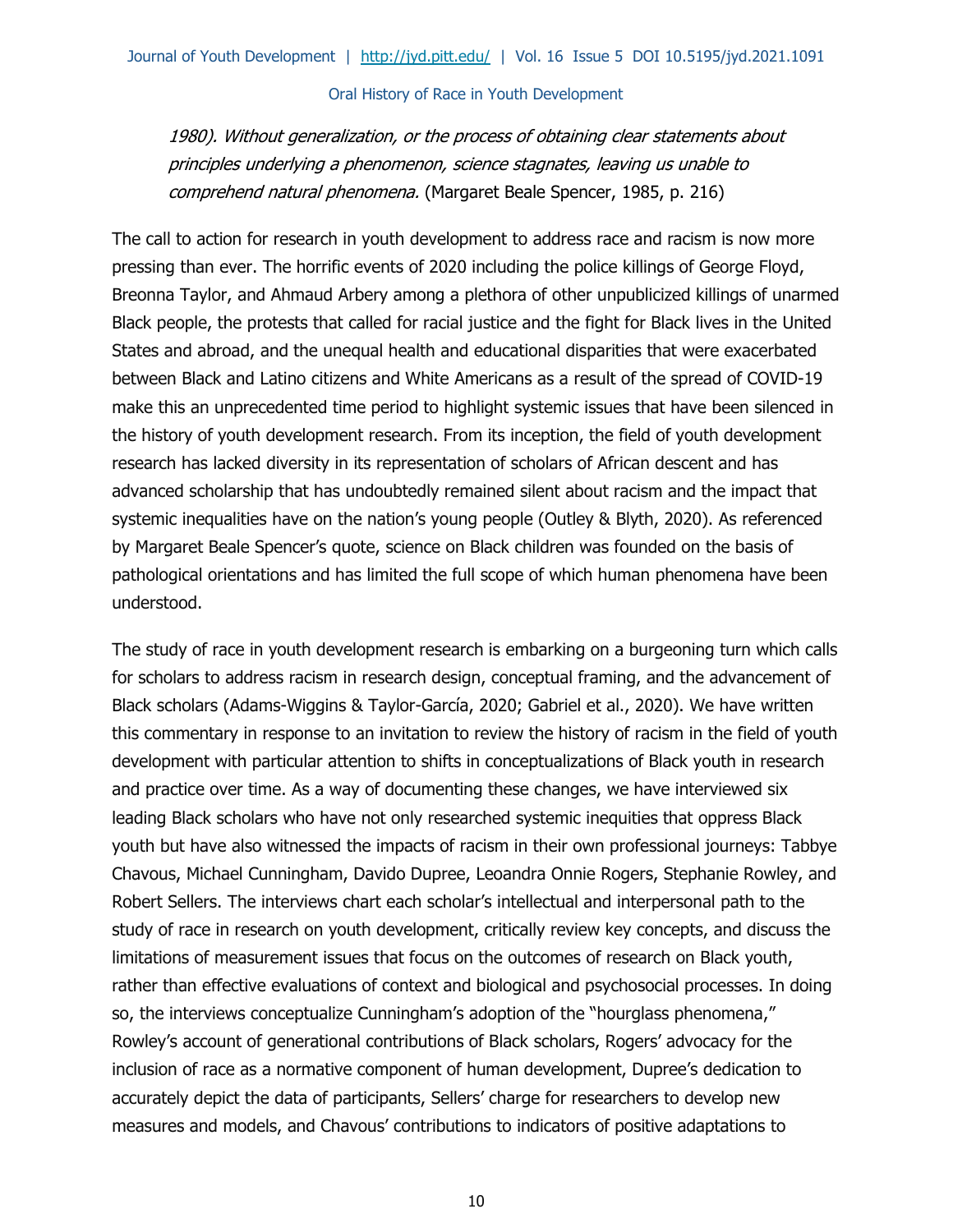racism. The interviews address the challenges presented to Black scholars to represent their racial group in the field and to open doors to those who come behind them, which highlight the distinct contribution of an oral history methodology. In closing, the interviewees express a consensus that while the history of youth development research has virtually been dismissive of racism, they envision a future that celebrates race research and thoughtfully considers the context and multidimensional lived realities of Black youth.

Our foremost aim for this commentary is to provide insights into how race has been studied in youth development research through the words of esteemed Black scholars. Our goal is to shift the way in which the experiences of Black youth are conceptualized in the field to support antiracist scholarship and practice. In response to Outley and Blyth's (2020) call to action, we have been charged to develop a manuscript that reviews the presence of systemic racism in research and practice since the inception of youth development research. It is important to critically examine historical and current trajectories of youth development research as it informs how youth-serving programs are developed. Additionally, we aim to illustrate how the field is making a shift towards social justice and to provide implications for strengths-based work with youth of color. We have grounded the paper within commentary and oral history methodologies that focus on the development and scholarly contributions to a field of study (Bowers & Geldhof, 2020; Goldberg & Shaw, 2010; Plamper, 2010; Quinn et al., 2020). Our commentary acknowledges the existence of antiblack racism, defined as beliefs and practices that situate African descent people as inferior (Gordon, 1995). We welcome the reader on a journey of introspection and reflection for the field and ask for your participation in dismantling antiblack tendencies to dehumanize Black youth in research and silence the academic experiences of Black scholars. Finally, we invite youth-serving organizations and intermediaries to use these narratives to enhance culturally relevant and strengths-based approaches to support the experiences of racially minoritized children and adolescents in youth development programming and outcomes-based evaluation.

# **Method**

### **Oral History**

Norman Denzin (2008) claims, we live in stories and that "we need to tell the past and its stories in ways that allow us to disrupt conventional narratives and conventional history" (p.119). Considering Denzin's claim of the past making its way into our narrated selves to be true, this project weaves a complex narrative of a past, present, and imagined future through oral history. Oral history is defined as "a collection of memories and personal commentaries of historical significance through recorded interviews" (Ritchie, 2015, p.1). During the interviews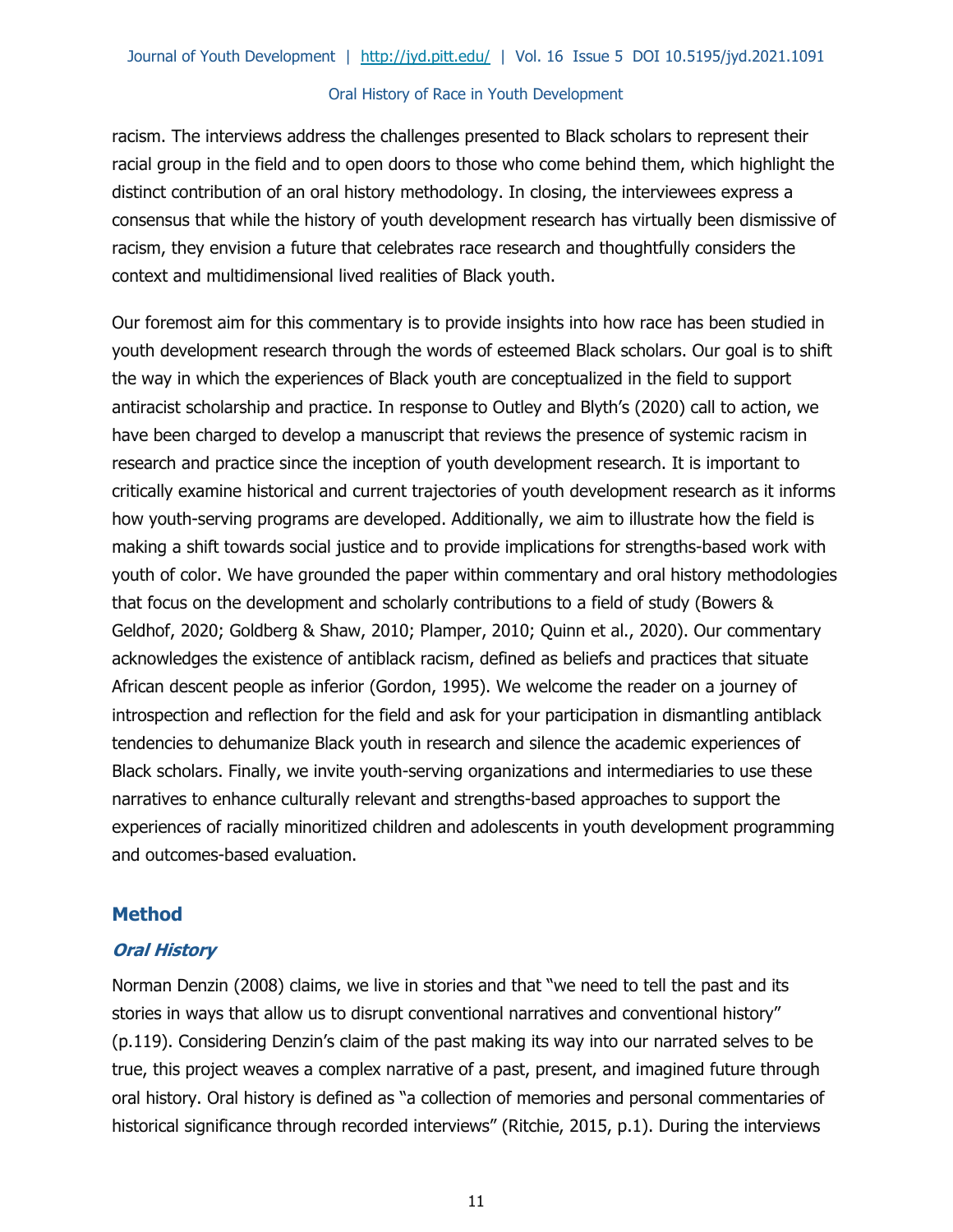the exchange of language is set in situational and interactional contexts and produces narratives similar to storytelling for an imagined audience. Oral history, as a narrative form of communication, serves a multitude of purposes, but "must always be considered in context, for [it] occurs at a historical moment with its circulating discourses and power relations" (Riessman, 2008, p.8). Narratives detail the heterogeneity and the similarities within culture (Johnson, 2009). Using this powerful form of narratives, individuals are able to make sense of, and construct their identities through stories they tell. This, in turn, allows individuals to construct stories that go beyond the "cult of the self" toward the formation of community through mutual understanding of time and space being held in society (Riessman, 2008, p.7).

The current sociopolitical context as presented in the introduction of this paper lays the groundwork for understanding and contextualizing narratives by highlighting the lived experiences of six Black scholars researching Black children and youth, particularly in the field of youth development. Eliciting narratives from these Black scholars allowed for the collecting, analyzing, disaggregating, and deriving of meaning of past, present, and future outlooks. The conversations that took place and the collected stories reflect their experiences while simultaneously allowing the scholars themselves to assist in the production of knowledge via discourse and meaning making (Collins, 2009) of the activity of "researching while Black" (Foucault, 1977; 1991).

# **Participants**

This oral history method required a purposive sample that could highlight relevant firsthand research experiences of scholars in U.S. academic institutions, who identified as Black and/or African American. We identified potential interviewees from our knowledge of key contributors to the early development of the field, as well as researchers from subsequent decades. These contributors included those who were heavily involved in national organizations, served as editors of journals, made significant contributions to literature in the field, and were viewed as select members of the familial and professional network. Last, it is important to acknowledge that we developed this commentary in consultation with one of the lead developmental psychologists on race, Margaret Beale Spencer, who has contributed to research on race in developmental psychology since obtaining her doctorate from the University of Chicago in 1976.

# **Procedure and Analysis**

We developed a standard set of questions and prompts to be used as a guiding instrument to synthesize the individual and combined narratives pertaining to the Black scholars' experiences. The guiding instrument included questions on recollections about the beginning of their

12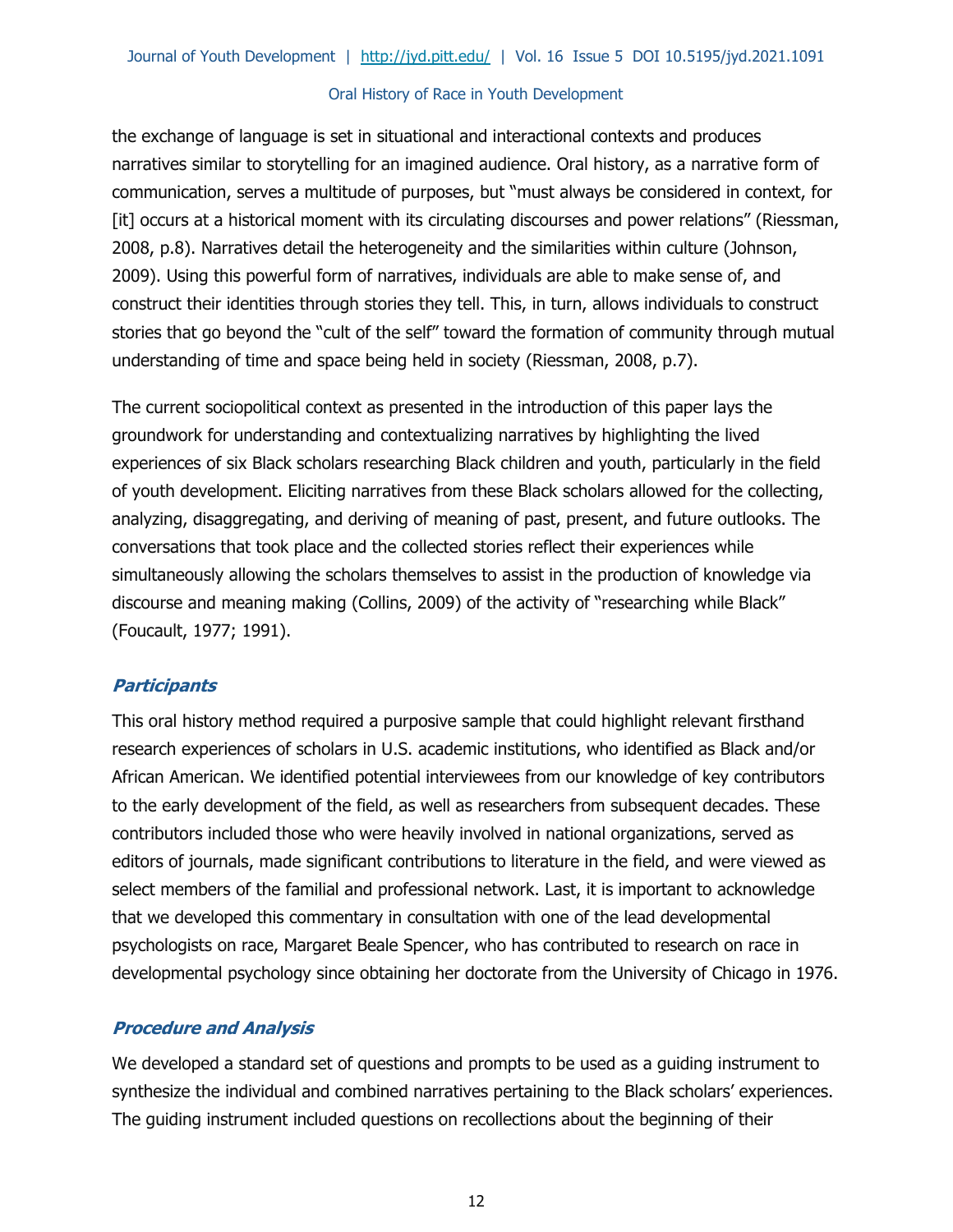experiences in the field and their academic backgrounds, their understanding of the development of the field, issues concerning conducting research on Black children and youth, their experiences as Black scholars, and how to continue development on Black children and youth research into the future. Each of these areas served as a starting point, however the Black scholars were given wide latitude to introduce areas outside of the prescribed questions that we viewed as important. We conducted interviews one-on-one with the exception of Robert Sellers and Tabbye Chavous, who were interviewed together. We held virtual interviews that ranged from approximately 45 to 90 minutes in length.

The authors listened to, watched, and read each of the narratives and conducted open and axial coding to identify recurrent concepts, topics, and experiences to develop a tentative understanding of emergent themes (Charmaz, 2006). The open coding consisted of two parts: skimming the transcribed data for an overall view in order to document general impressions of the data and establishing primary core categories to assist in the next level of analysis. During the axial coding phase, the authors reduced and organized the data by focusing on the properties of each category by classifying and identifying subcategories in order to draw connections between the narratives. The analysis approach also allowed the authors to focus on the development of emic categories that were derived from the viewpoint and perceptions of the participants (i.e., importance of representation) and etic categories that were derived from the literature (i.e., Padilla's [1994] cultural taxation; Yin, 2010). After the initial formation of categories, the authors discussed the meaning of various aspects, quotes, and patterns of the narratives in a back-and-forth process to develop the final themes. To ensure reliability, the authors engaged in a member checking process by sending each interviewer the overall thematic findings for review. Once the interviewers returned comments, the authors developed the final manuscript. The authors obtained IRB approval from Boston University, the first author's institutional affiliation at the time the manuscript was written.

# **Positionality**

Examining the field of youth development from Black scholars' perspectives reflects the complexity and polyvocality (multiple voices) of narratives expressed through oral history, a time-honored tradition in African American culture used for cultural and identity development. Furthermore, Patricia Hill Collins (2009) supports the claim of dialogue in the African American community as having deep roots. Cultural folklore and cultural histories are passed down and teach responsibility of the individual to the collective whole of the group. In line with this cultural tradition, we acknowledge that the views and interpretation of the phenomena are impacted by our cultural, social, and economic positions in society and must be considered as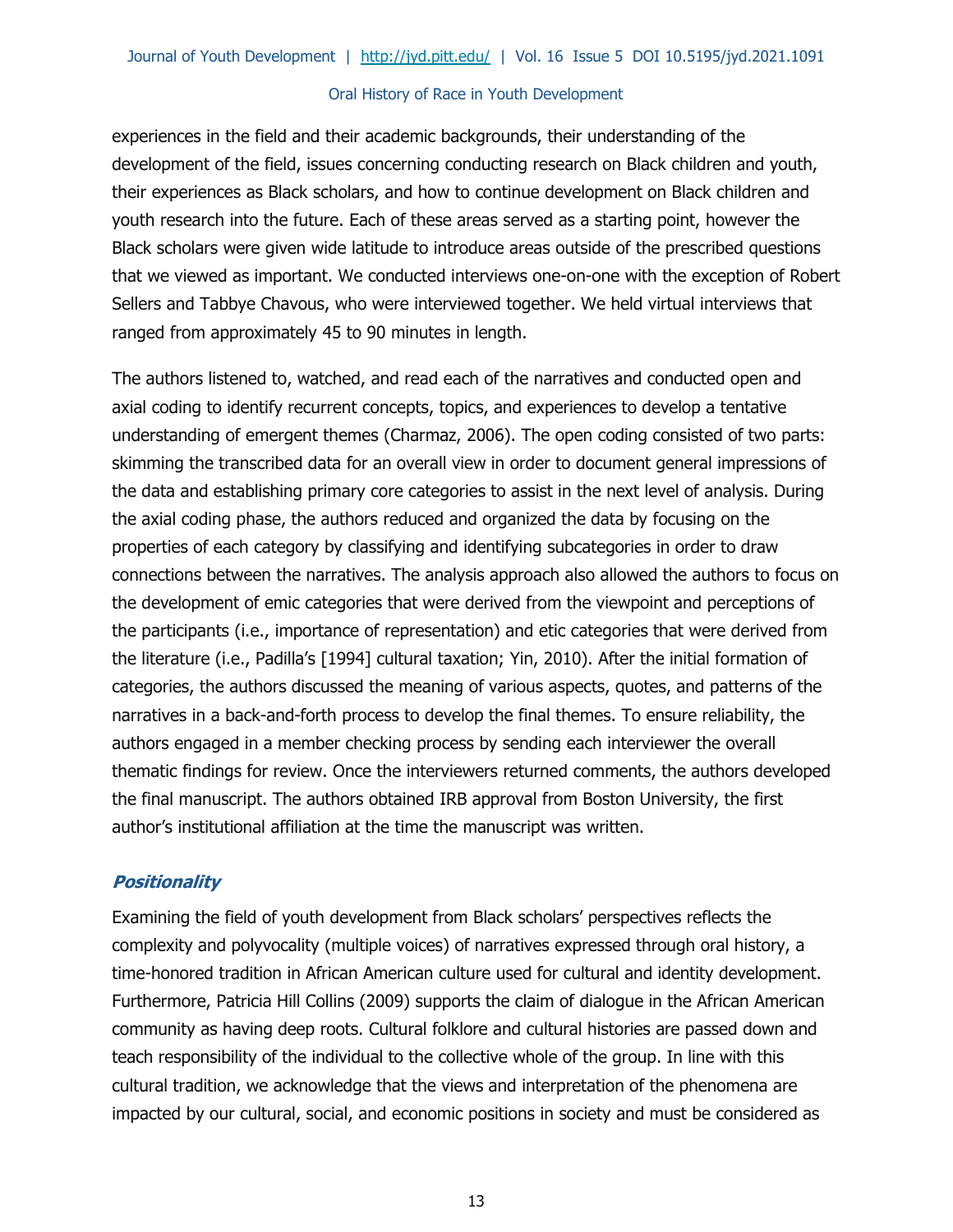part of this research process. Underpinning this project is an understanding that race and gender are social constructions that have salient meanings. Through our experiences, we acknowledge that we work in a society that functions in a White racial hierarchy system, where race is valued and de-valued causing subsequent impact on emotional and mental well-being. Thus, it is critical that the positionality of the authors and the participants are reflected upon in this study.

### Researchers

Similar to the oral histories passed down throughout African American culture, the authors of this paper occupy the same space both emotionally and physically as the participants. As Black scholars, we share some of the same generational pivots and turns. Their academic journey is in many ways our academic journey and the collective memory that has been a part of their community represents our community as well. This oral history project provides an opportunity for the authors to counter the master narratives surrounding Black scholars and research on Black youth and their programmatic needs, which we do with racial pride. We recognize our own positionality as Black scholars, who believe in the power of stories and bring our lived experiences to this project. Both authors acknowledge their stance, as Black women, toward protecting Black children and youth, as well as the community in which they reside, as an overriding approach in their research pursuits—a nod to the notion of "ethic of care." This notion represents the fact that as Black scholars, we have had to create alternative spaces to study Black communities in order to fully capture their lived experiences while simultaneously supporting and protecting their psychological, physical, and spiritual well-being. We acknowledge that we are using our positions of power, as highly educated Black women with terminal degrees working in predominantly White institutions of higher education, in order to disrupt dominant notions of what is accepted as "normal" and "valid" in youth development practices by which Black youth are compared, measured, and evaluated based on deficit discourses (see Outley & Blyth, 2020). Next, we acknowledge the power that exists in providing communities with recommendations for programmatic changes that benefit these young people as opposed to harming them. Issues of race and racism need to be situationalized within each community. We recognize the impact that ignoring these sociopolitical contexts has had on evidence-based programs and intervention outcomes for Black youth. Finally, the authors acknowledge their own intersectional identities and the gendered experiences and perspectives that have been historically silenced (hooks, 1994).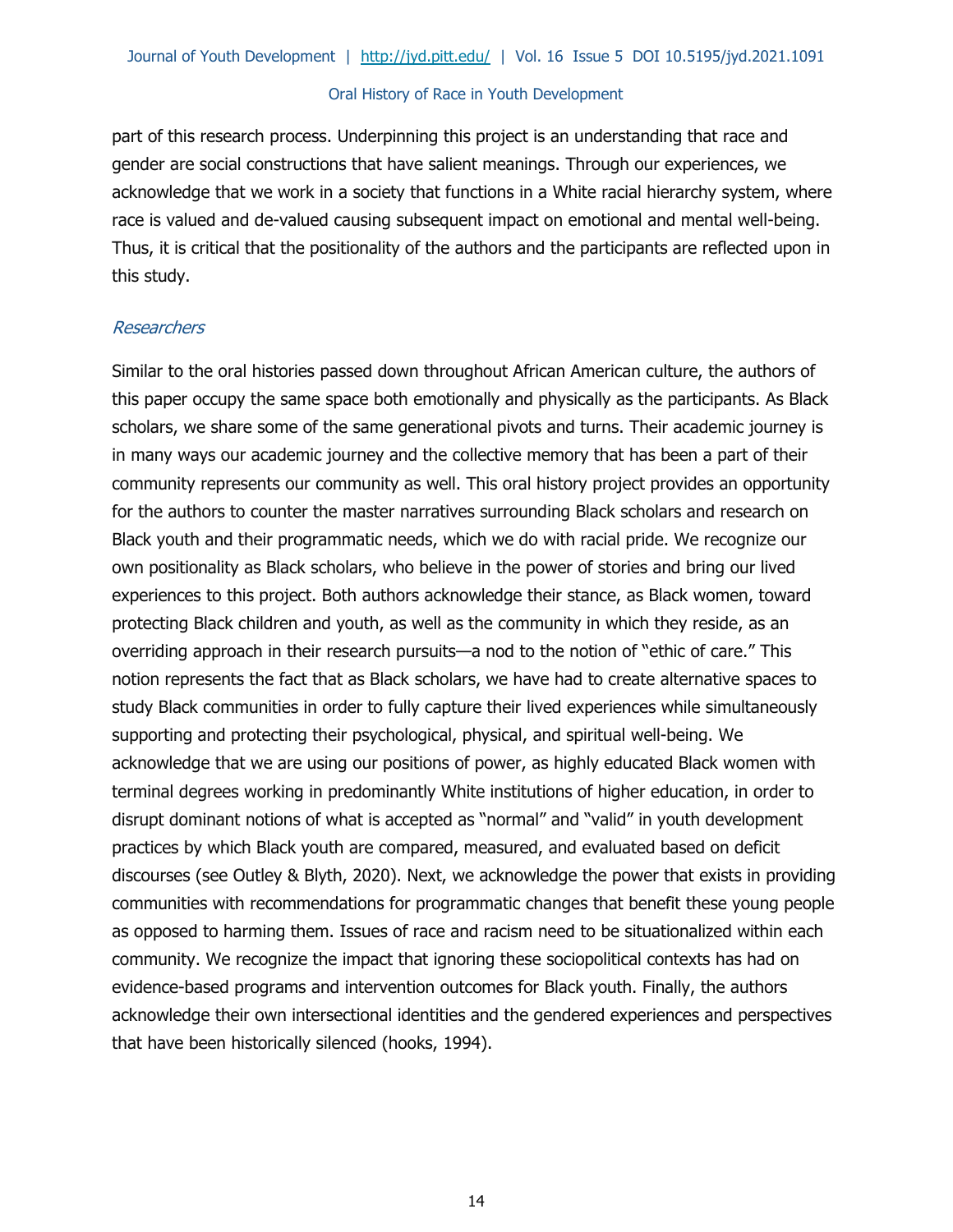# **Participants**

For this study, the authors derived knowledge directly from the experiences of the participants as Black scholars. The participants understood their experiences were unique to them as individuals; however, they acknowledged that their experiences and sentiments may be echoed by other Black scholars in the field. The positionality of these researchers is critical due to the meaning making that results from our various identities and it is their experience and interpretation of the meaningfulness that serves as the core to the development of knowledge in this research area. Even though each individual had a varied background, there were numerous threads and recurring themes that connected the experiences. The cultural background and value system of an individual shapes his or her realities (Bourke, 2014). Thus, the following vignettes provide information on the professional journeys of the Black scholars in order to share their lens, which is critical to comprehending the context of their reported experiences.



**Dr. Tabbye Chavous** is a Professor and Associate Dean for Academic Programs and Initiatives at the Rackham Graduate School at the University of Michigan. Her research focuses on racial and gender identity development among African American adolescents and young adults, transitions to secondary schooling and higher education among ethnic minority students, and racial and multicultural climates within secondary and higher education settings. She is a principal investigator and co-director of the university's Center for the Study of Black Youth in Context and serves as the Director of the National

Center for Institutional Diversity at the University of Michigan. She has a Ph.D. in Community Psychology from the University of Virginia.



**Dr. Michael Cunningham** is a Professor at Tulane University where he has a joint faculty appointment in the Department of Psychology and the undergraduate program in Africana Studies. He also serves as an Associate Provost for Graduate Studies and Research in Tulane University's Office of Academic Affairs. He is a developmental psychologist that researches racial, ethnic, psychosocial, and socioeconomic processes that affect psychological well‐being, adjustment to chronic stressful events, and academic achievement among African American youth and their families. He is a firstgeneration college student, graduate of Morehouse College, and has a Ph.D. from

Emory University in Educational Studies.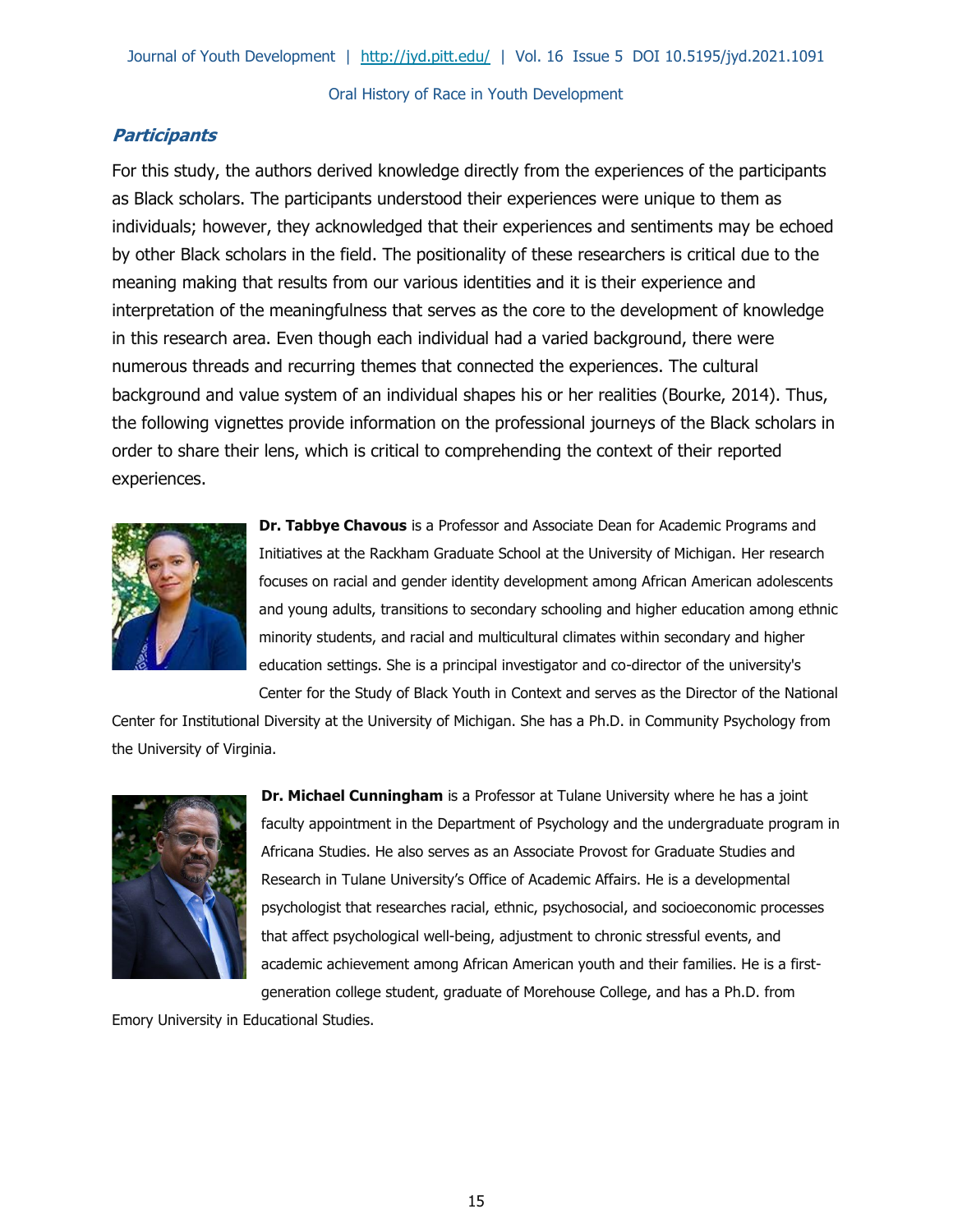

**Dr. Davido Dupree** is an Assistant Professor at the Community College of Philadelphia. His research interests include addressing the effects of exposure to violence and racial identity status on the cognitive functioning of African American adolescents, and evaluation research focused on interventions designed to address such social issues as community violence and disproportionate minority contact with the juvenile justice system. He received his Ph.D. in Cognition and Development from Emory University and has a B.A. from Hampton University.



**Dr. Leoandra Onnie Rogers** is an Assistant Professor of Psychology and a Fellow at the Institute for Policy Research at Northwestern University. She is a developmental psychologist whose research focuses on racial and gender identity development among racially diverse youth in urban contexts, the role of cultural stereotypes in shaping the development and intersectionality of identities and the extent to which youth resist or challenge racial and gender stereotypes for social emotional well-being. Dr. Rogers earned her Ph.D. in Developmental Psychology from New York University, and a B.A. in Psychology

and Educational Studies from UCLA. She is a first-generation college student.



**Dr. Stephanie Rowley** is Professor and Provost, Dean, and Vice President for Academic Affairs at Teachers College. Her research focuses on the influence of race- and genderrelated attitudes and beliefs on the development of children's academic self-concept with a strong emphasis on parents' roles in the development of these attitudes. Her research challenges the model in which African American children are viewed from the perspective of deficiencies by documenting the cultural and familial sources of strength and resilience these children bring to face challenges. Dr. Rowley earned her B.A. from the University of

Michigan, and her Ph.D. in Developmental Psychology from the University of Virginia.



**Dr. Robert Sellers** is the Vice Provost for Equity and Inclusion, Chief Diversity Officer, and the Charles D. Moody Collegiate Professor of Psychology and Education at the University of Michigan. His primary research activities have focused on the role of race in the psychological lives of African Americans and how African Americans suffer from and often cope with experiences of racial discrimination. He also developed a conceptual and empirical model of African American racial identity to understand the heterogeneity in the significance and meaning that African Americans place on race in defining themselves. Dr.

Sellers earned a Ph.D. in Personality Psychology from the University of Michigan in 1990 and a B.A. from Howard University.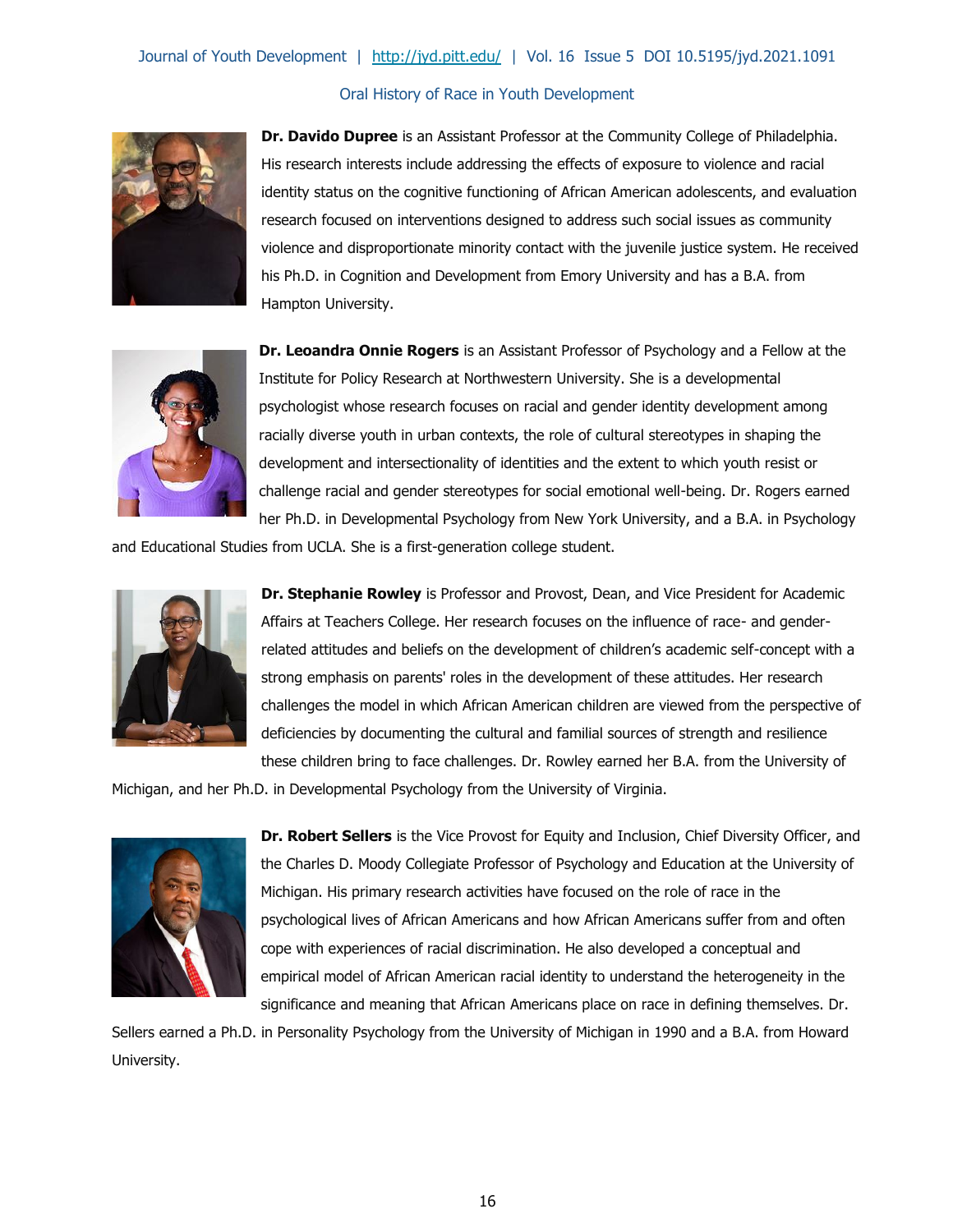# **Interviews**

The authors organized findings from the current oral history project into four overarching themes: (a) Our Contributions, Our Enduring Impact, (b) Issues and Progress, (c) Faculty of Color Challenges: The Cultural Labor Taxation, and (d) Future of Race Research in Youth Development. We present and discuss each of the major themes with selected quotes from the Black scholar interviews.

# **THEME 1: Our Contributions, Our Enduring Impact**

Black scholars in the field of youth development have come from varying socioeconomic and ethnic backgrounds and have intentionally imposed varying racial theories and frameworks to expand the ideology on the role of race in human development. Research during the 1980s and 1990s was often pragmatic and focused on addressing issues of race from a deficit perspective.

### Works of Black Scholars From the 1980s

Rowley and Sellers recall the major work that was underway by leading scholars such as Vonnie C. McLoyd and Margaret Beale Spencer during this time period to counter the lack of focus on Black children and youth in the field:

One of my earliest memories was when I was an undergraduate student back in the 80s, if you can imagine that and my mentor was Dr. Vonnie McLoyd. I was a freshman, and she was working on a paper that looked at how Black children were treated in developmental literature . . . She found that oftentimes Black kids and youth were compared to White youth without regard to socioeconomic status and circumstance. There was very little normative work on Black youth. Most of the focus was on pathology or just negative comparisons to Whites. And often, there was a [focus on] deficit [framing]. (Stephanie Rowley)

A number of folks really actively fought for [race to be studied]—Margaret [Beale Spencer] being a part of that [group]—the cohort that preceded me and even the cohort that preceded that group, fought both politically and scholarly to have African American children be seen not only as being appropriate to study in their own right, but also not as a comparison, not as an addendum to what normal development or as an example of what happens when normal development goes wrong or normal development happens in challenging spaces. To basically say African American children are human, and if you want to understand human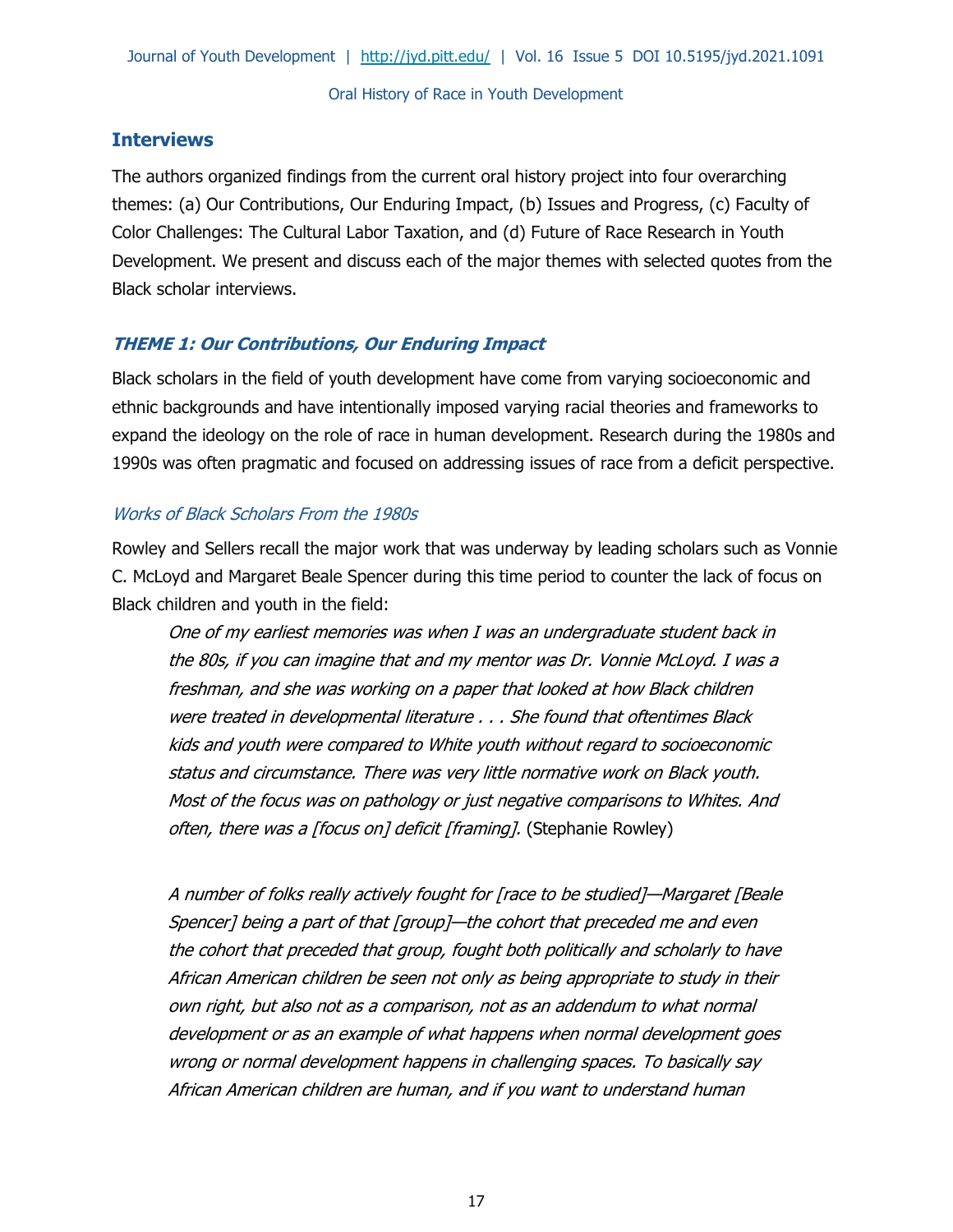# development, then you can't understand human development without also understanding Black children's experiences. (Robert Sellers)

Despite the works of these scholars being invisible in mainstream human development and developmental psychology fields, particularly in the emerging youth development area, seasoned scholars imparted on their students that the work from the 80s and 90s on race had to continue to make a difference. This challenge was not lost on the new generation of Black scholars.

When I was in grad school and early on in my academic career as an assistant professor, it was at a point of transition where a lot of the legends in the field were starting to talk about retirement. And they said, people got to step up and do stuff and I was just like, you know, using that old Malcolm X, quote, "If not you, who? If not now, when?" So, I stepped up and did my part. And I'd never felt like I was doing something for accolades or to be known. It was like okay, this is stuff that we have to do, because it's important work. (Michael Cunningham)

### Third Generation of Scholars of Color

The youth development field had grown by the end of the 1990s and included many well-known theoretical and conceptual frameworks (e.g., Five Cs of positive youth development [PYD], Lerner & Lerner, 2011; 40 Developmental Assets, Scales & Leffert, 1999). During this time period, research focused on PYD as a theoretical construct and its implications for research and program design, and often represented a clear focus on the role of youth development programs in contributing to young people's overall physical, psychological, and social–emotional well-being. It was during this era that Black scholars were conducting a parallel line of work across the country that focused on emerging theories, models, methods, and tools to address issues of race in the field. This slow expansion was cultivated by a network that recruited and retained Black scholars by focusing on training graduate students in research, collaborating across universities, and building inclusionary structures within professional associations across the nation. The roles of the Society for Research in Child Development (SRCD), Society for Research on Adolescents (SRA), and American Educational Research Association (AERA) were key to this period of development. Rowley recalls that:

Vonnie [McLoyd] was part of a cohort of Black scholars in developmental psych, in particular, who were the first generation, the first large cohort of Black scholars. In the Society for Research in Child Development, in particular, but also in the American Educational Research Association and a variety of other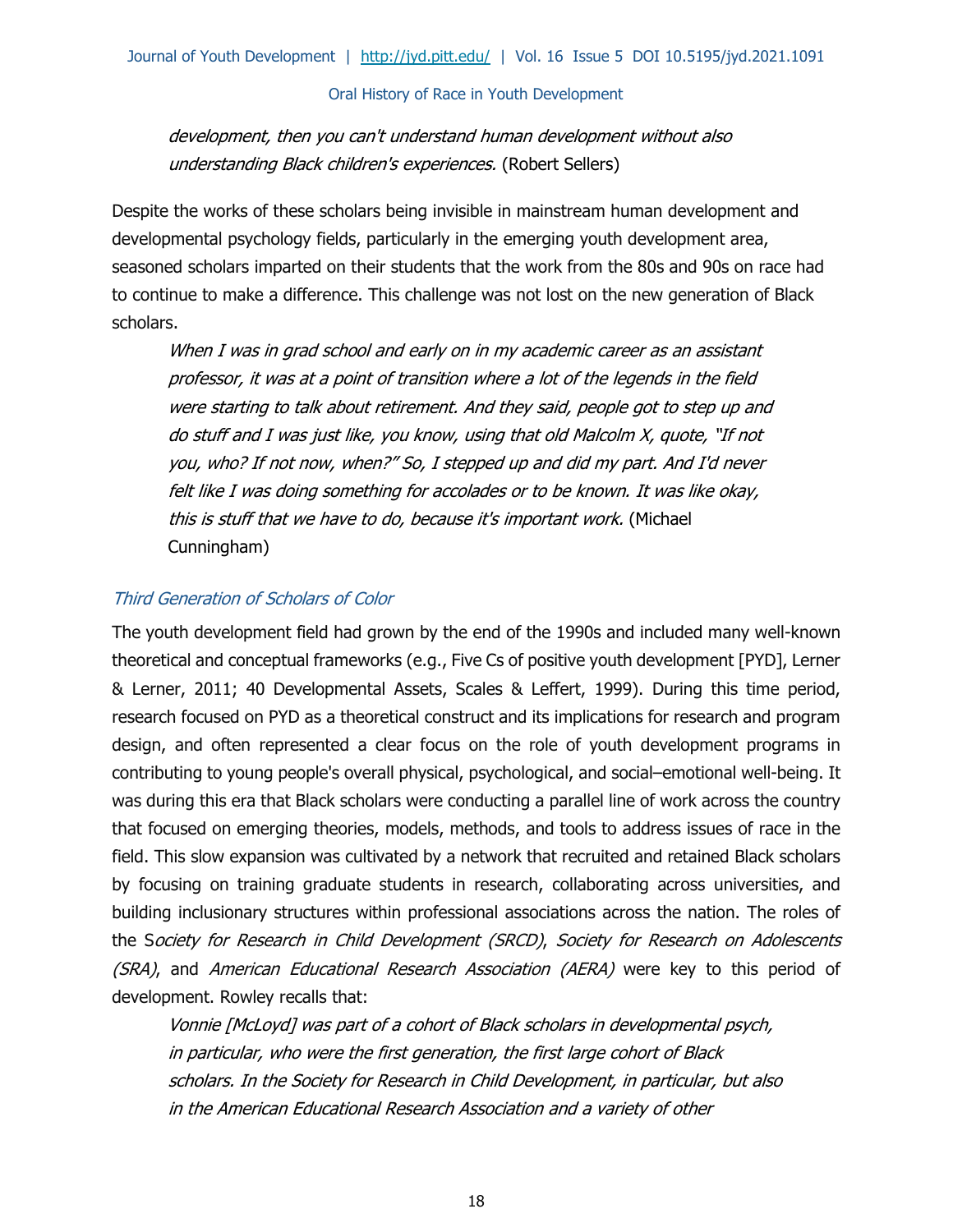institutions, you saw this new set of scholars in the 80s who were coming together and saying similar things. One of the things that happened is those individual scholars tended to be, except for the people at Michigan, they tended to be a unicorn; the one person [at their institution] who's really doing this work. Those scholars very purposefully grew infrastructure. They grew organizations. They built mentoring programs. So, things like SRCD's The Millennium Scholars. At some point the Society for Research on Adolescence came along and also those scholars really poured into that organization. What you see now is that we're into what I would think of as the third generation of scholars of color who have really good grounding in research methods, who have access to the resources to do things like rich longitudinal work. I see that first group of folks who were really trained in the 70s and early 80s as then leading to a second generation and then a third generation. I see myself in that second generation. We've built organizations on a national level, there's the National Black Graduate Student Association. When I was a student at the University of Virginia, my mentor, Rob Sellers, developed the Black Graduate Conference in Psychology. At Michigan we instituted the Center for the Study of Black Youth and Context. (Stephanie Rowley)

#### Importance of Representation: Having a Seat at the Table

With the development and inclusion of Black Scholars within top professional associations, many outsiders believed that Black scholars were finally at the table. However, as our scholars note here, they were still considered "outsiders" in many of the political realms where power is held within a profession. Collins (1986, 1999) refers to this as the outsider-within perspective. Cunningham and Sellers recall the sociopolitical structures that served as barriers to full inclusion in mainstream White academic circles and the political action needed to ensure equitable representation as a Black scholar and for the work accomplished:

One of the things that I realized about places like Tulane and other predominantly White institutions is that the Black students and other minority students are just as sharp as the White students, but don't graduate and go on to have all these prestigious awards. Part of that is about promoting them while they're there. And students getting groomed when they first get into universities to prepare to be a Rhodes Scholar, Marshall Scholar, and so on. I realized these minority students aren't getting the same opportunities. Once you get in those circles, you try to make sure that people just have a seat at the table and something to show for themselves. I think that's what I've also done in my work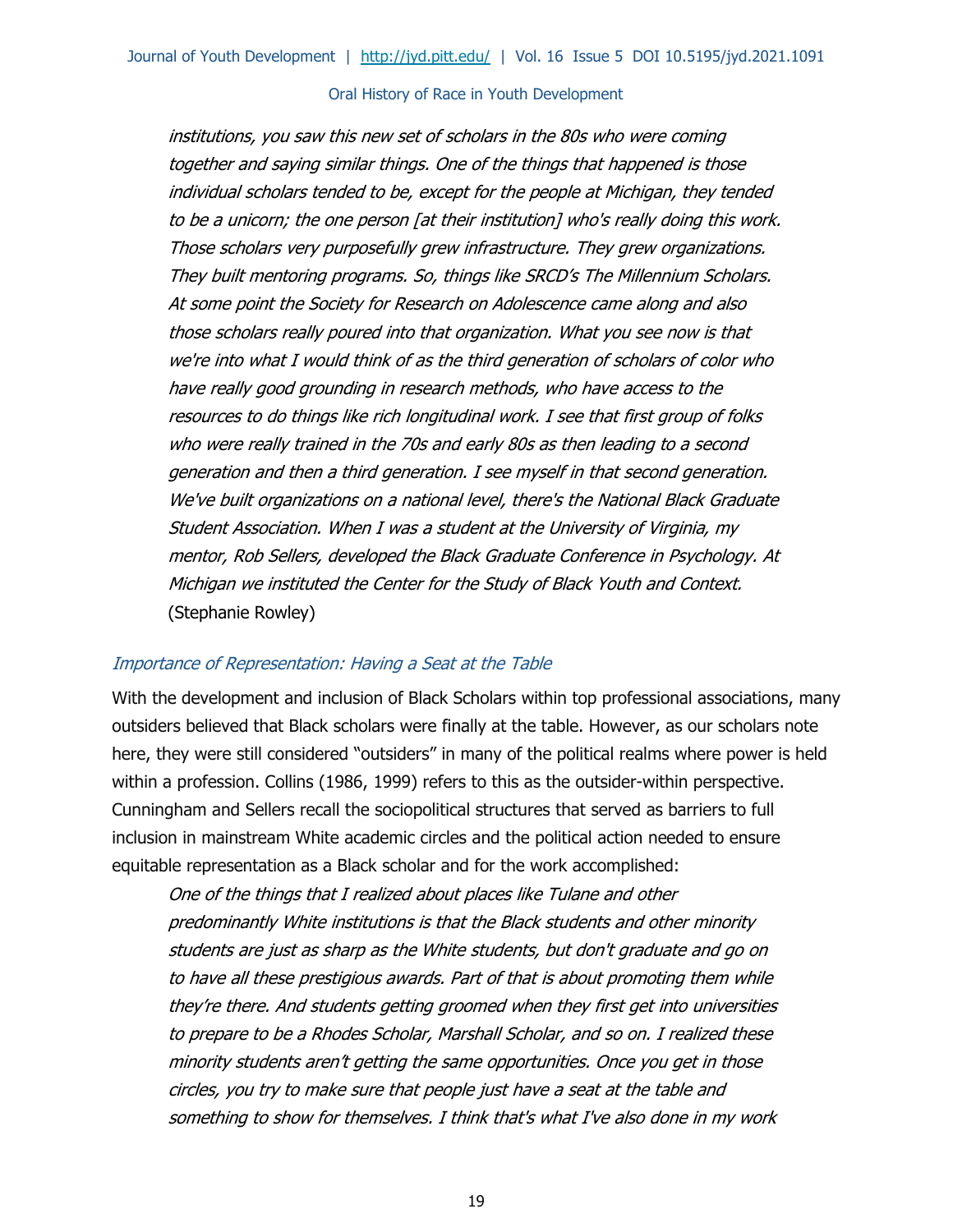in terms of journal editing or being a reviewer. You just want to make sure people have a fair chance and you get fair reviews to get the word out, because that's important. (Michael Cunningham)

I think it's really important for people to hear [the study of race] is not a phenomenon that just happened. It's not that "mainstream developmental psychology" all of a sudden just got it. There has been a lot of action, political action, whether it's through the SRCD Black Caucus and other folks banding together to make sure they're on editorial committees and serving as reviewers to make sure that work is published. So, I see developmental [psychology] in many ways as really a leading edge and pushing to make sure that the experiences of Black children are valued in psychology; and valued in a way that makes contributions to our understanding of human psychology. (Robert Sellers).

The championing of representation within the field enabled an expansion of Black scholar training, and a desire for formal and informal networks emerged. This, in turn, created opportunities for professional leadership throughout the field, though limited in various spaces (i.e., leadership positions, editorial boards, and federal funding review boards). This model allowed Black scholars to build momentum in the use of critical analysis of developmental approaches through the centering of race scholarship.

# Centering Culture and Context in Race Research

For the majority of the early inception of youth development as a field, the focus on race had taken a back seat (Spencer, 2008; Williams & Deutsch, 2016). Despite the expansion of various theories, models, and frameworks, it was clear the role of race was not being adequately explored. As a result, Black scholars began to question the lack of critical analysis on the importance of Black culture within the field. Cunningham supported this criticism in his interview statement, "The race of my participants does not define them, but it is an important part of who they are." Race scholarship as a central focus of youth development continued to spread and is championed by leading Black scholars. These scholars began to provide a robust body of theory that not only assisted in their work but served as an essential framework in understanding youth developmental behaviors in context. It was clear that Black scholars believed many of the current theories were not adequate. Rogers provided a more illuminating understanding of how the contextual environment is not universal and how the need for a more nuanced understanding of the role of race became critical.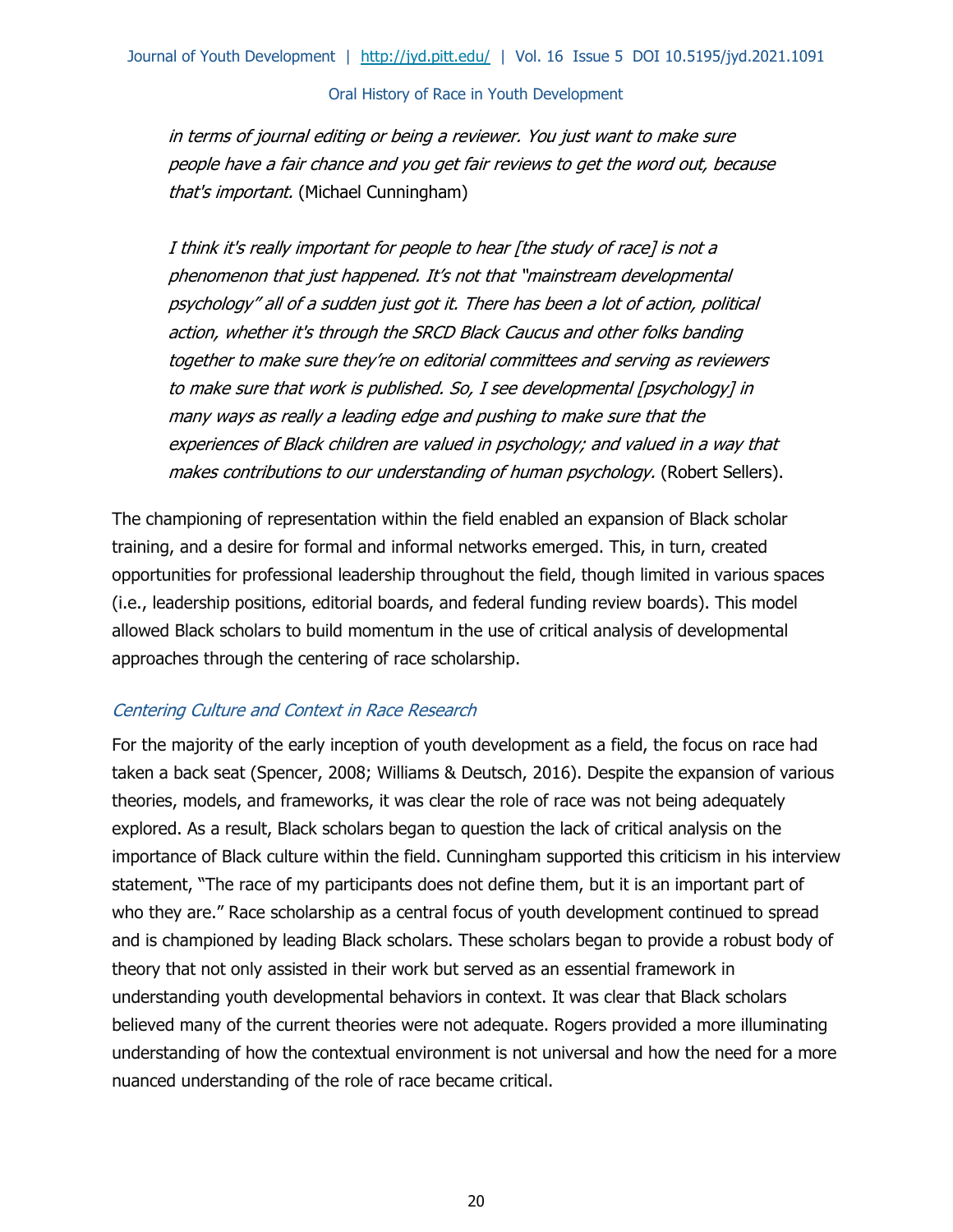Some constructs are not different. We all have intelligence and language and the ability to form relationships. These are universal capacities and needs and developmental milestones. But as Dr. Spencer talks about in her work, you have to situate these capacities in the context and take into stock that these capacities don't just emerge normatively under all settings and situations. Most of the frameworks in research design presume a universal setting for these capacities, when they develop, and the timing. All of that is predicated on a normative or "White" set of experiences. So then when other groups don't share those experiences, they're deemed deviant as opposed to recognizing that the constructs themselves were built with a set of experiences already in place. (Leoandra Onnie Rogers)

Dominated by White mainstream developmental psychologist approaches, the majority of research in the youth development field focused on longitudinal, quantitative, and individual determinants of White youth with limited diverse samples. Many Black scholars have continued to question this approach and its dominance in the field. Dupree extends this thought further by acknowledging the universality of various theoretical approaches but posits that many are inadequate due to the lack of focus on *how* and *why* racial differences occur:

I think that [race] has been addressed in evaluations of positive youth development initiatives, you'll see it addressed in terms of looking at racial group differences on one hand. I see mention of the need to consider culture. I see mention of a need to take an ecosystems approach. For me that translates to looking at the broader influences but also looking at the characteristics of the individual and how they may elicit responses from the environment. So, in broad strokes, I can see that. I can't say I've ever thought of positive youth development as being in any way, shape, or form associated with race in any meaningful way. I don't think it's complex enough in application to effectively address race. What I mean by that is I've looked at some reviews on effective programs and what they were able to accomplish, and I've noticed there's often enough diversity to do cross-group analyses, but the use of the social address model doesn't tell you anything about process. It doesn't tell you the why of it all. (Davido Dupree)

### Race is a Key Component of Human Development

With the founding of new journals, professional association sections, research labs and specific academic program focus areas, Black scholars continued to build the literature on the role of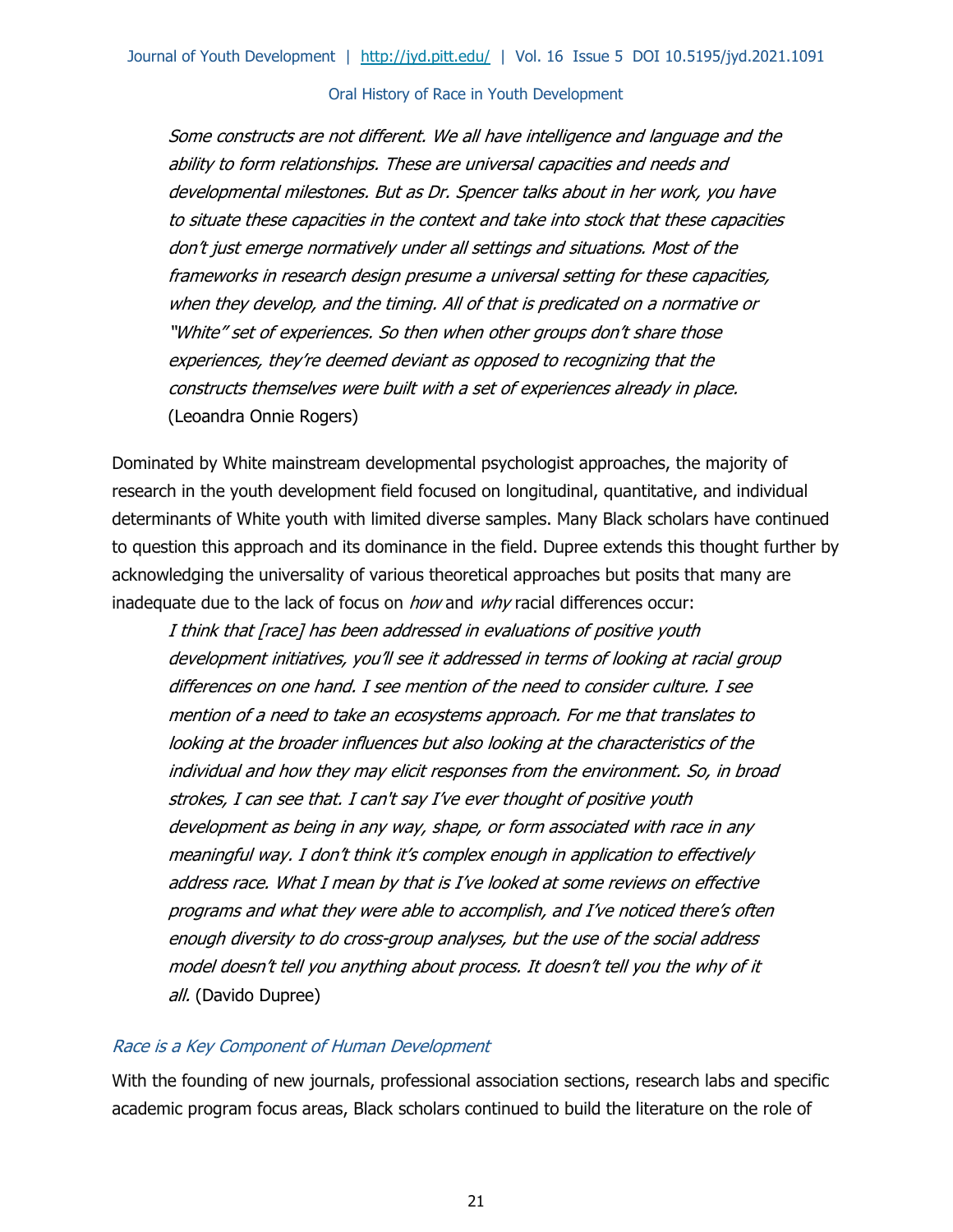race as a key component of development. As the field became more informed of the importance of race, Black scholars discussed race and culture as part of a more robust critique of the field. Cunningham and Rogers provide an overview of race in research endeavors:

When I talk about human development, I'm also talking about the biological, socio- emotional, cognitive aspects, but also the cultural aspects too. We can't separate that from someone. With young kids, for example, we have to think about issues of race as being salient to their educational context. I use the hourglass phenomena. I start with the broad idea in terms of the topic and then I narrow it down to the specifics of the sample, and then develop the measures and design. Then I try to bring it back out to the broader picture. So, you can take that sample and that particular study, and you can replicate that with another population. Those are the kinds of things to think about from a human development perspective and how race, culture, and context interact as a core part of who you are, not a separate part of who you are. For example, when I walk down the street, I don't want people to say, "Oh, here comes the Black guy", but at the same time, I don't want you to ignore that I'm a Black person. It doesn't define me but it's an important part of who I am. (Michael Cunningham)

These sociocultural approaches became prominent in youth development research by Black scholars. Rogers commented that:

If you're studying human development, in this context, and this time in the world, you have to understand race. Humans, youth, kids, adults, teachers, whatever it is, we all develop within context. We are intimately connected and shaped by and also are actively shaping the environments that we live in. If I'm going to understand how kids learn to read, how they learn to write, how they learn to play on the playground, how they learn basketball; whatever I'm going to study around youth development, race is a part of that. (Leoandra Onnie Rogers)

### Reviewers Look for Black–White Comparative Work

The role of race in youth development began to surge after 2000 in response to critiques of the "at-risk" youth era. Increases in various methods, theoretical approaches, and viewpoints emerged (i.e., CARES, see Bentley-Edwards & Stevenson, 2016; TERS, see Stevenson et al., 2002) and focused on the role of race and ethnicity. Despite literature that illustrated the need to focus on race as part of developmental processes, research discourse on race never dominated the literature. This lack of dominance was evident as the focus on deficit models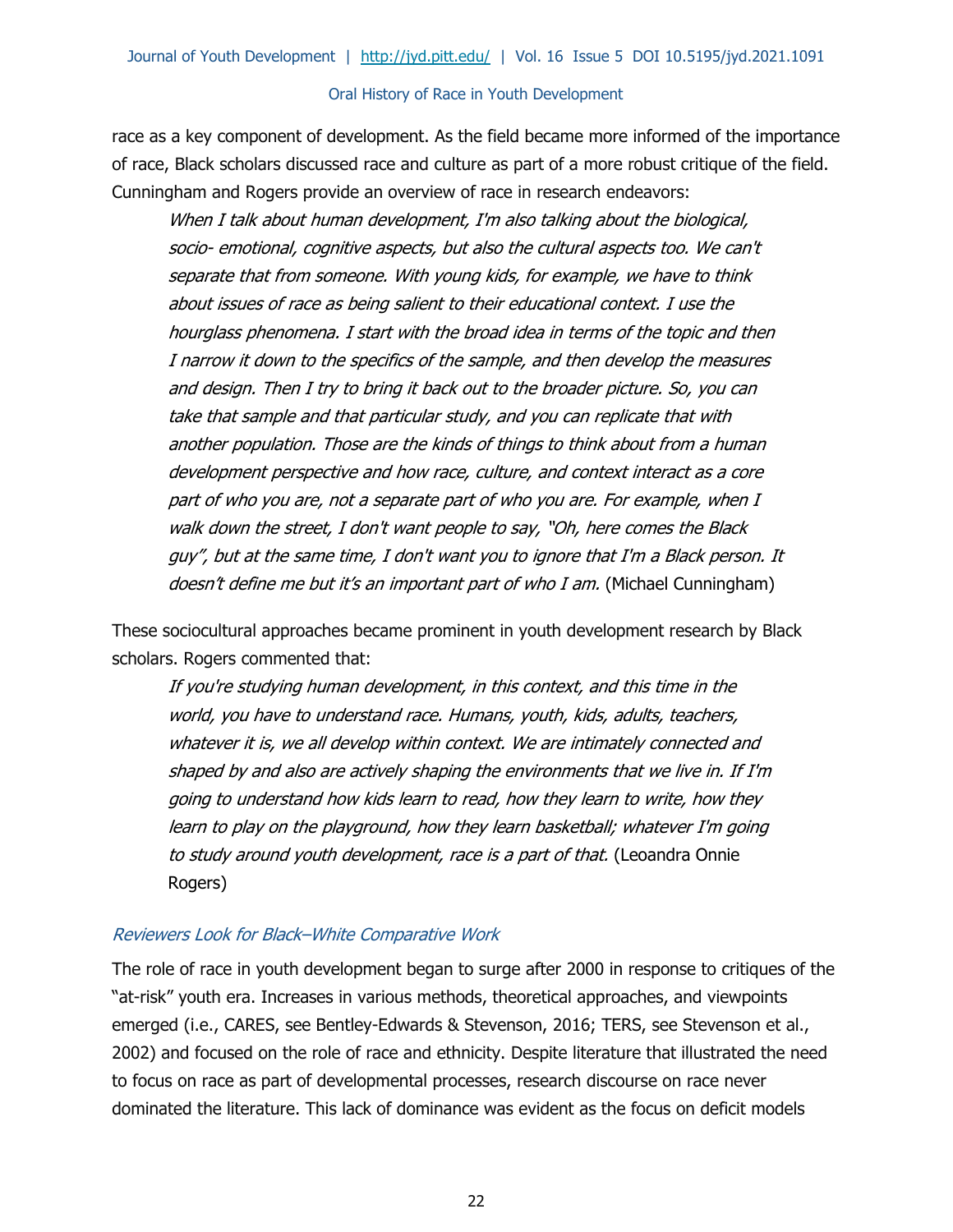became a consistent theme in characterizing Black youth development. This is especially true within the realms of publishing, funding, and even promotion and tenure for Black scholars.

Even with all the progress that we've made, reviewers are still looking for people of color to do comparative work. People are still looking for deficit framing. So, you really have to be solid in what you're saying in order to be funded. Overall, White investigators are much more likely to be funded. So, I think that while there has been progress, there are still so many barriers for scholars of color. (Stephanie Rowley)

My dissertation was a study of all Black boys and I had to really argue. I had a lot of pushback of, "What are you going to find? How are you going to have findings if you don't have a comparison group? Why don't you have a sample of Black boys in a predominantly White school or why don't you have a different setting or a different context?" This idea that you can't glean information from what's considered a homogenous group is still a problem. (Leoandra Onnie Rogers)

There were generations just before me, and even before that, that had been fighting that fight, so I didn't feel like it was a new fight for me. I felt like I could talk about strength and resilience or start from a strength-based perspective and actually have a rationale for doing so that I could articulate when I got those reviews that would say, "Why don't you compare them to White people?"—you know, that inherent cultural deficiency kind of orientation—that I had language for a theoretical framing and research richness to draw on to respond to those and then build my own work. (Tabbye Chavous)

### **THEME 2: Issues and Progress**

The amount of research and publishing around race has grown as the field of youth development has expanded. Outley and Blyth (2020) note however that, "The youth development field has begun to change the discourse around marginalized youth but still continues to diminish the role social, political, and economic forces and their related systems, structures, and institutions have had on developmental outcomes" (p.4). The Black scholars interviewed provided their views on the most pressing issues and the progress made thus far.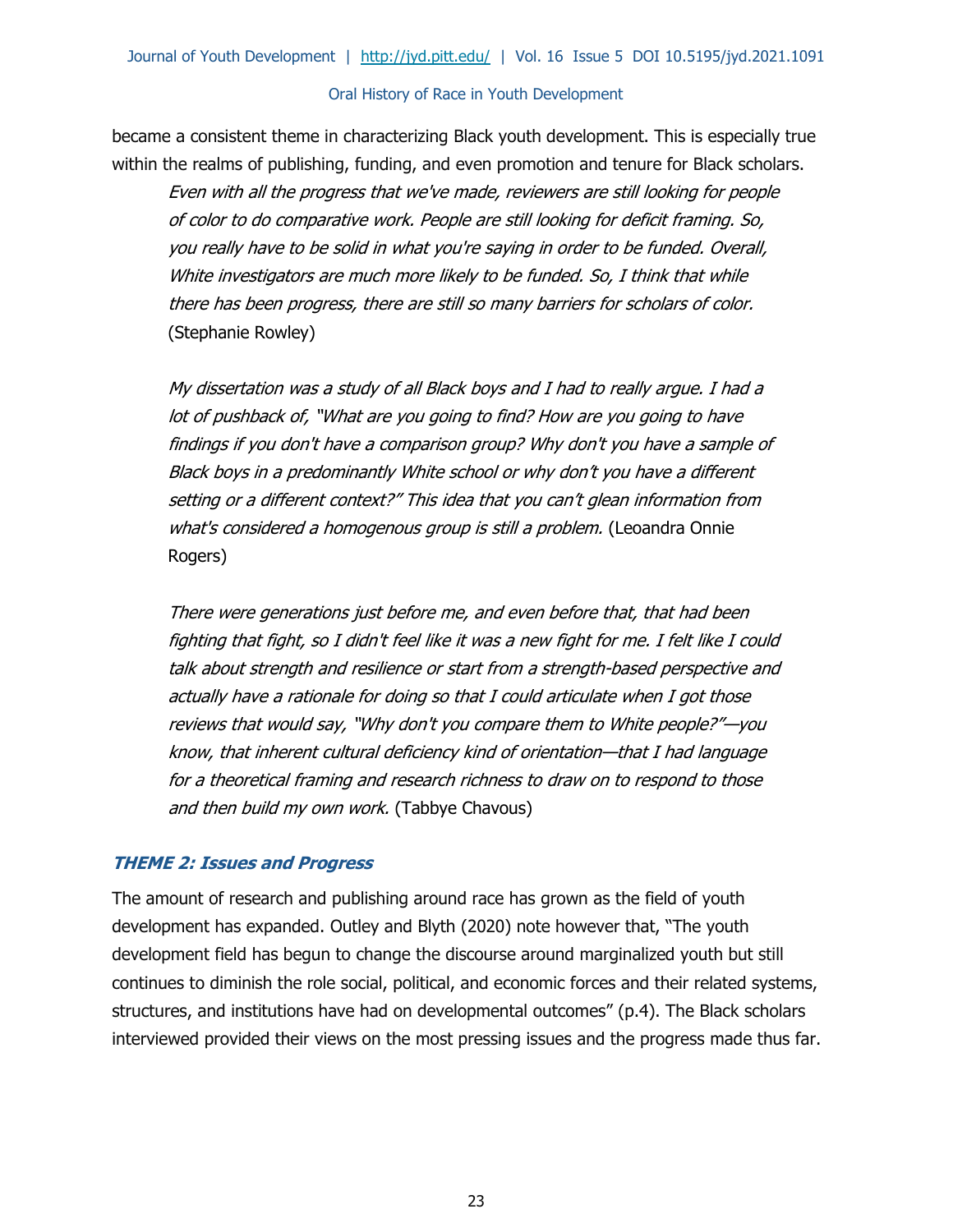### One-Dimensional View of Black Youth

Too often researchers categorize racial and ethnic groups into monolithic labels that dilute their diversity and/or ignore the moderating effects of national origin, immigration history, religion, and tradition on normative and maladaptive development (Outley & Blyth, 2020) through an ethnic gloss lens (Trimble, 1990).

When people do research with Black populations and Black kids, they think about them as a monolithic group and lack an understanding of how multi-dimensional they are. Just thinking about teenagers in general, that second decade of life is so full of rapid growth and development. But maybe you are growing earlier. If you appear to be a large person, then your experiences are being shaped by you being a large person and being perceived as an adult. For example, a Black male who's 6'1'' and 12 years old, walks down the street. Do people see a young cognitively naive Black male or a 6'1'' terrifying man? This impacts how that person deals with things. That guy has to have somebody to help process that: "Yes, you know, you're tall, but you're still a boy." (Michael Cunningham)

This monolithic view is further exacerbated when studying Black youth developmental outcomes rather than processes. Dupree and Cunningham further discussed the problem with this approach:

When you look at what's been put forth as the types of outcomes measured in positive youth development research, none of them are specific to race. The closest thing is identity but it's not ultimately about race. It's a privileged position to put forth a manifesto and not have to directly address race. By design you are not addressing the needs of disfavored racial groups. If none of the outcomes you see as central directly address race, then you're missing the experience of a wide swath of people. (Davido Dupree)

One [issue] is putting [all] Black youth in the same category. This is a mistake. There's so much diversity within group. And then to the assumption of if you're exposed to trauma, you're going to have bad outcomes. There are many kids who are exposed to traumatic experiences and have better-than-expected outcomes. Some people call that resilience. Some call that post-traumatic growth. There's a lot of ways of thinking about this stuff but you have got to be open to it. What are the processes that are going on? What are the significant buffers in kids' lives? How are parents socializing kids or helping kids cope with some of these things? (Michael Cunningham)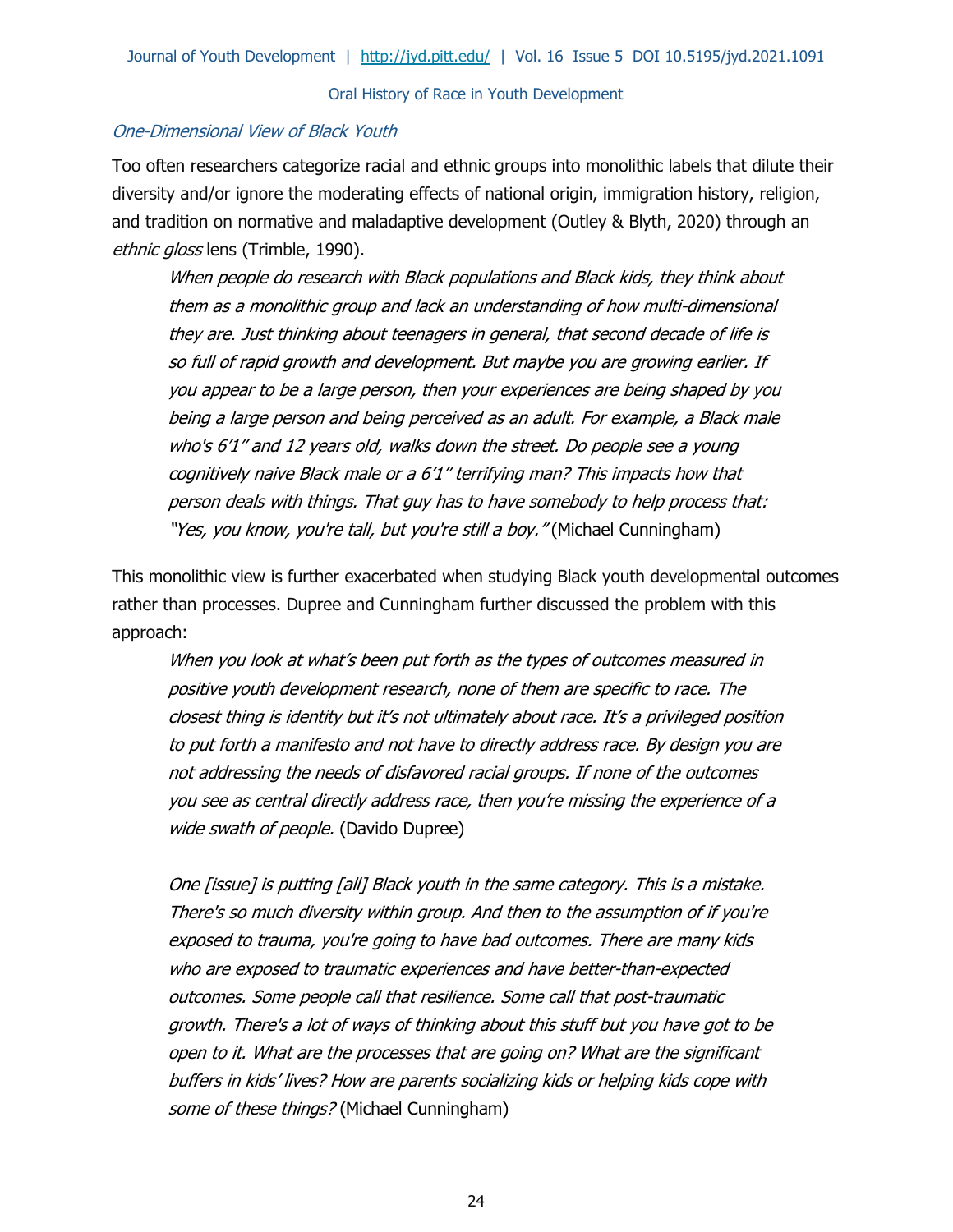#### Methodological Issues in the Study of Black Youth

The Black scholars asserted that researchers focusing on Black youth need to apply a cultural perspective to the research process. This included a focus on the overused comparative design where Black youth were held to White standards of normative behavior, the distinct sampling frames utilized, and the oversimplification and pathological use of concepts used to demoralize and erase the humanization of Black youth.

I think the choices of measures are based on assumptions about what normal development looks like. For instance, PVEST [Phenomenological Variant of Ecological Systems Theory; Spencer et al., 1997] and Garcia-Coll and colleagues' (1996) Integrative Model for the Study of Developmental Competencies in Minority Children draw our attention to a much wider range of measures than are typically used in the field. What I notice very often is that the measures that are used are not broad enough to tell the story. We think about it from a purely statistical perspective, that the construct we're measuring might show a statistically significant contribution. But those results may not actually explain much in terms of magnitude of the variance explained by the constructs chosen to be measured. (Davido Dupree)

There are reasons why I think we're behind from a measurement standpoint. One of my biggest disappointments in terms of my career is that the MIBI [Multidimensional Inventory of Black Identity; Sellers et al., 1997] is still in use. We tend to redefine measures and we tend to conflate the measure with the concepts. The reality is the only way that we're going to move forward as a field is to contest measures and theories that have been long-standing and push the boundaries to create even greater understandings. It's not that we're looking to uncover the finest gem to get an understanding of gem theories. Our job is not like archaeologists, to dig until we find those five gems and those five are the ones that tell us how people lived, and once we uncover that we will know everything. The reality is being African American is very different now than it was in 1998. (Robert Sellers)

That's a yes [to requiring for racial demographics to be recorded in research literature]. Then also not just the racial background, but all of the demographics. Are you talking about middle-income Black families versus low-income Black families? Are you talking about a mix of all those kinds of things? And why does that matter? And then how do you use that information in your analysis? If you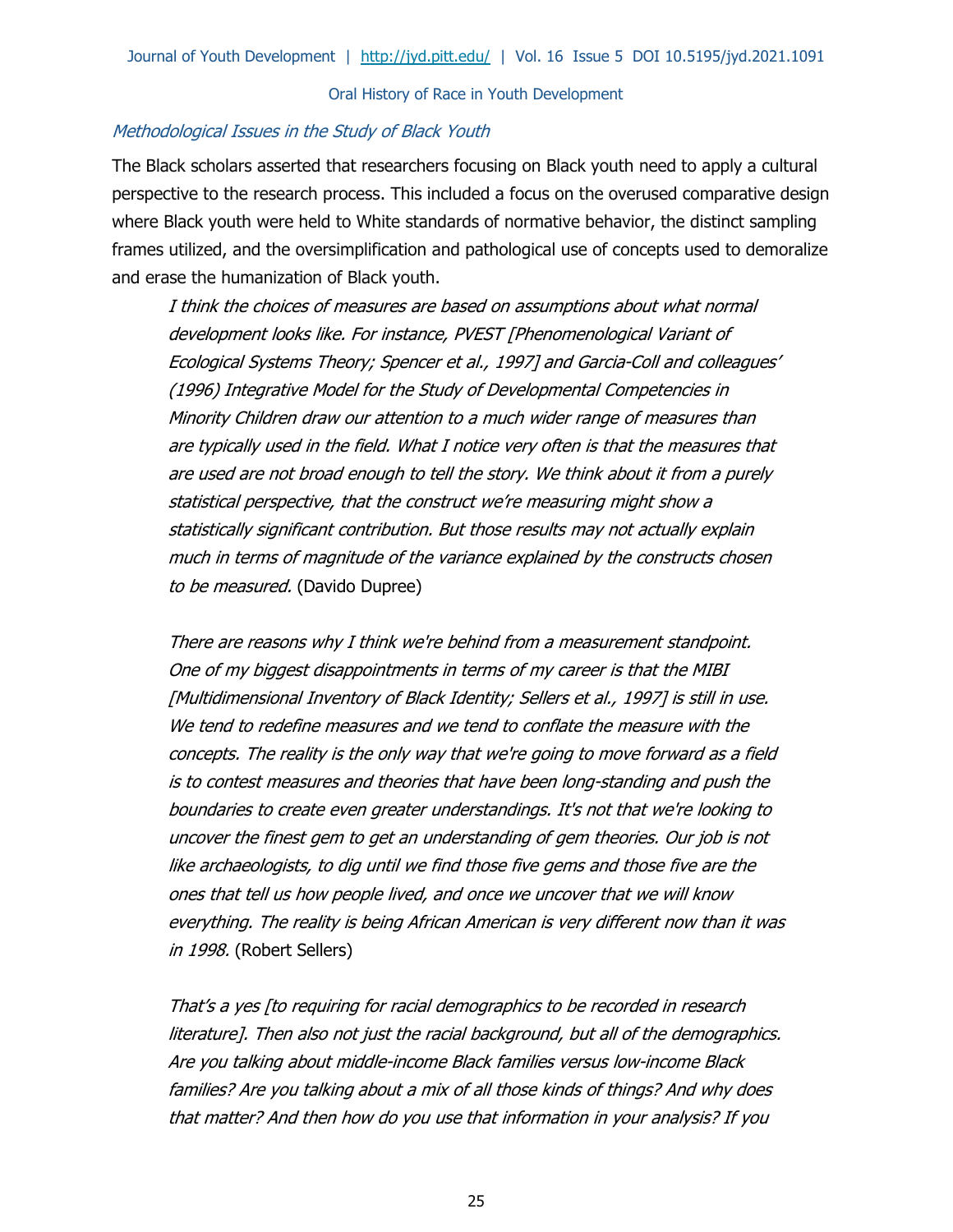ask all the information then you control for it, then what is important to you? Do those things contribute to the process that you're talking about? Are you doing some statistical tests to see if there's some uniqueness about your sample? Are there some things about the sample that SES or racial background may impact? (Michael Cunningham)

With the advancement in theoretical approaches developed by Black scholars, the field needed a more in-depth look to address comparative research designs that allowed White youth to serve as the norm—the addition of new methodological approaches that focused on qualitative and mixed methods to illuminate the normative development of Black youth. Utilizing an approach that acknowledges the presence of social inequalities that exacerbate developmental challenges within the sociopolitical environment in which they live (Outley & Blyth, 2020), Rowley discussed this movement and its impact on the field:

Thinking about where you're drawing your samples from and making sure you're not comparing middle class White suburban families to low-income Black [urban] families; it has been really rewarding to see some of those changes come about. There is a lot more research on normative development of Black youth [because of] foundations in theory coming from people like Vonnie [McLoyd] and methodological innovation coming from people like James [Jackson] or Margaret Beale Spencer. (Stephanie Rowley)

# Are We Done With the Use of "At-Risk" Yet?

Despite the increase in literature that uses varying sampling schemes and methodological approaches to ground the lived experiences of Black youth, there still exists the use of deficit terminology within the field. This terminology is viewed as being contradictory to the shared understanding of "positive" youth development. The Black scholars believe that researchers must begin providing an understanding of terms such as race, ethnicity, risk, and privilege and that the lack of a clear definition and conceptual grounding further oppresses Black youth. Rowley and Chavous explored this notion by discussing challenges with the use of deficit language.

While we've made a lot of progress, it's still the case that when you look at work on Black youth, they're still described in pathological terms. You are rarely going to see a study on teen parenting among White girls. (Stephanie Rowley)

The use of deficit terminology is still a challenge. I think there's more subtle deficit language now when people begin to study Black children and youth from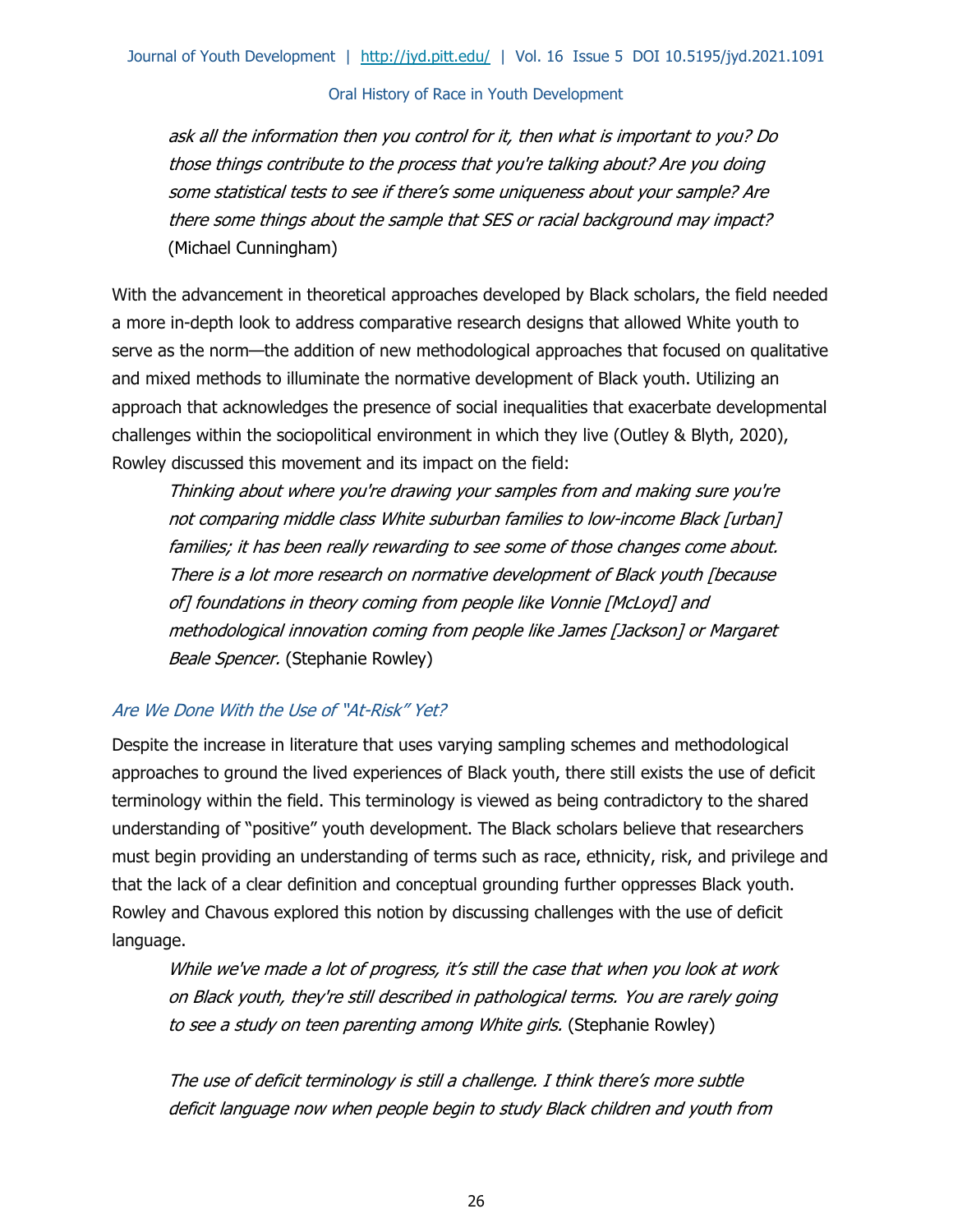a problems-based perspective, from a focus of what's wrong with Black children vis a vis a function of their culture or a new maladaptive adaptation to discrimination; rather than, to paraphrase the late colleague James Jackson, "Instead of asking the what's wrong question, given the things that Black families and communities have experienced, why do we see all the things that we see that are right?" We think about all of the indicators of positive adaptation of resilience, and yet still often, the approach to studying Black children and youth is what's wrong versus, how do we understand this positive adaptation that's happening in the context of risk and challenge. (Tabbye Chavous)

All the Black scholars interviewed supported this viewpoint, but they paid special attention to the historical use of "at risk" in research and on its subsequent perceptions of Black youth and their communities in the general public. Dupree, Cunningham, and Rowley attested:

I think [at risk] is overused and what I'm happy about is now my students will ask me what made them at risk because that's the real question. So, there's a program here in Philadelphia called Peaceful Posse and that program was designed to reduce violence and aggression in youth. But again, it's here in Philadelphia, so it's really targeting Black youth. The underlying assumption was that when kids are violent or aggressive, it's because they don't have a healthy way to express the emotional tension they're feeling. And they targeted at-risk youth. In their instance what they called at-risk was because of the neighborhood they lived in. So, it wasn't like these were kids who were getting in trouble in school and the vice principal said, "You're suspended, or you go to this program." They weren't at-risk because they were actually fighting. It was because of the neighborhood they lived in. I think that's ultimately problematic because from an evaluation perspective, you want to make sure you're serving the kid that the program is designed to serve. (Davido Dupree)

Let's name what they are at risk for. Are they at risk for academic challenges or at risk for mental health challenges? Why not SES? Because there are kids who are at risk for academic challenges because they attend poor schools due to the education system. Then name that. And if you name that then also know that you're not fixing kids. You're fixing situations. Because kids aren't broken. When people talk about kids who are underprivileged, that's assuming that one has a purpose to make them better. There are kids who are poor, so we say they are underprivileged because they don't have access to the resources that rich people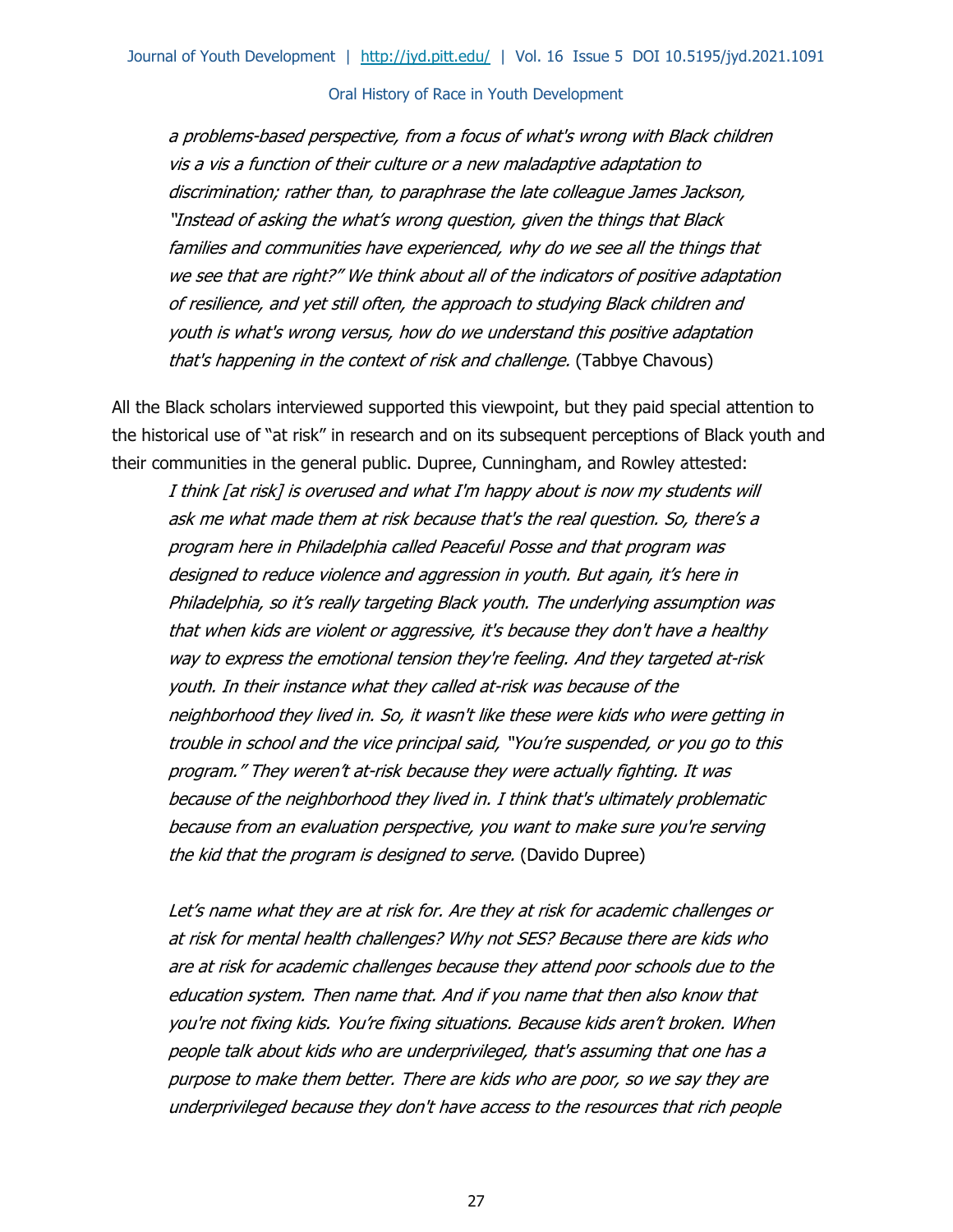have established. So, we're talking about economic challenges. If you use "atrisk," you need to say what the risk is. (Michael Cunningham)

In this moment where so many people are focused on issues of racial justice after the murders of George Floyd, Breonna Taylor, and others, it's been interesting to help people understand the difference between appreciating, understanding, and reflecting on the very problematic histories and experiences of folks of color while also not leaning into that desire to do charity. Oftentimes what happens with these labels is that people are saying "Oh gosh, this poor child. He's at risk," and therefore unable to do anything. What I worry about with the labeling is that it doesn't reflect the full experiences of populations of color. There's often almost an implicit assumption that all ethnic minority folks are also low income. (Stephanie Rowley).

### Avoidance of Using the Term "Racism" in Research on Racism

Black youth well-being is threatened by daily encounters with overt or subtle forms of racial prejudice and discrimination and is often manifested by racial mistrust, marginalization, lowered self-esteem, and generalized anxiety (Fisher et al., 2002). The impact of systemic racism in poor developmental outcomes in youth development as well as its impact on the well-being of Black scholars and their work is still very limited. The inability to address the sociopolitical realities of the lives of Black youth has led to a masking of its impacts. Furthermore, the lack of focus on historical racial and ethnic discrimination factors that should serve as the foundation to youth development research is warranted if we are to fully inform on the well-being of Black youth.

It [racism] has been ignored everywhere until recently and actually developmental psychology is ahead of most other areas of psychology in terms of it being seen as worthy of studying in the context of experiences of Black youth. Well, first of all, they don't study racism. They study stigma or prejudice or stereotyping or basically everything from the perspective of the perpetrators. It's done in a way that attempts to humanize those characteristics as being basically human characteristics gone a little bit awry; misapplied or over-applied in the wrong situation but not really understanding or even attempting to understand racism and putting it into its historical, political, and social context. (Robert Sellers)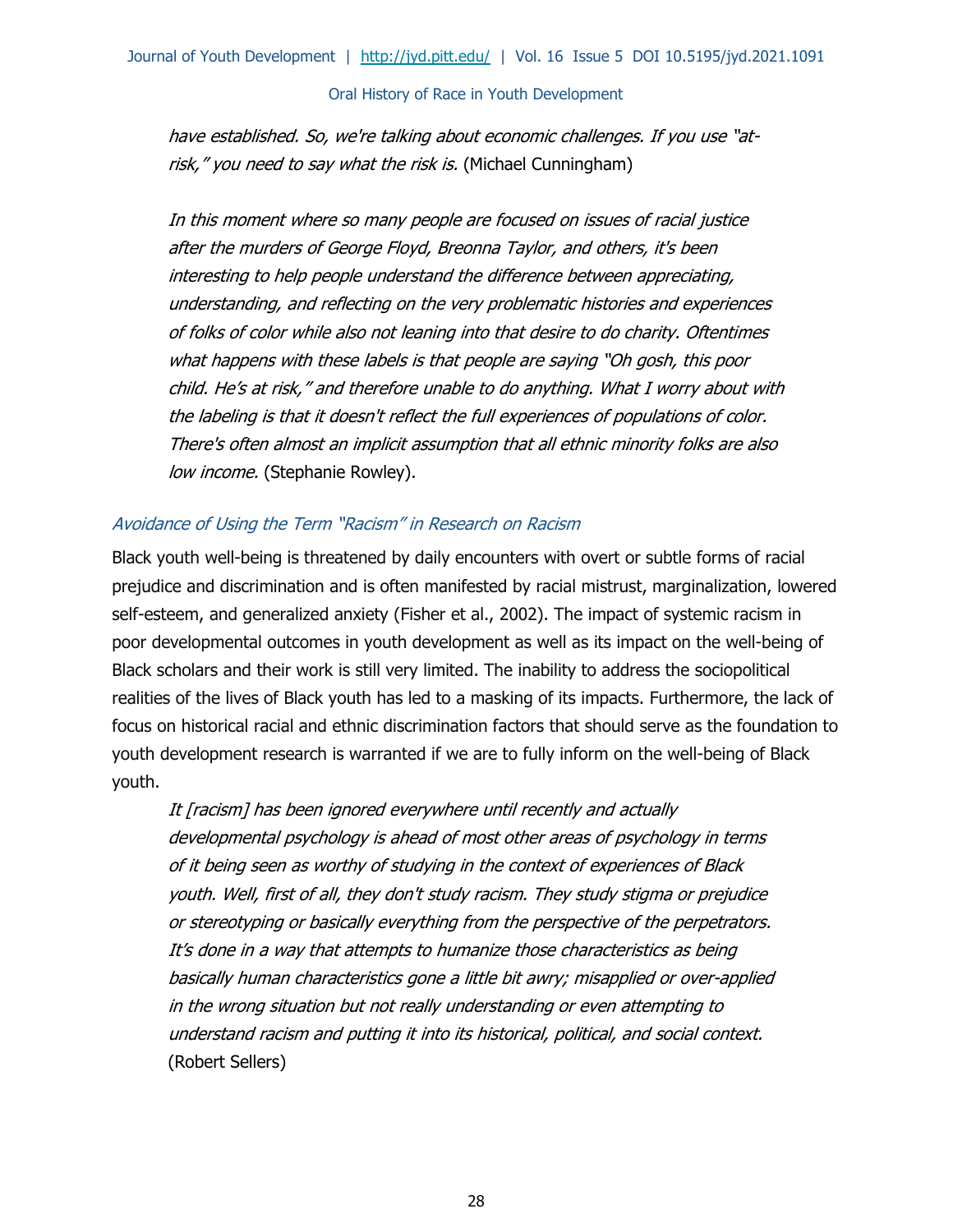It is the daily psychological trauma that impacts not only Black youth but Black scholars as well.

If you come home and you watch the news and you see a police officer murdering a Black man by putting his knee on the person's neck, and you just got followed around the store, that adds to that [trauma]. Being able to talk about that in terms of our research is really important. (Michael Cunningham)

Despite leading Black scholars' attempts to address the impact of racism and systemic discrimination on Black youth developmental outcomes, a discourse still exists in the field that these lines of inquiry are not welcome unless it is contributing to the larger mainstream body of literature. Our Black scholars decry this notion and attempt to reclaim the belief that not only is the study of Black youth noble and just, but their unique experiences are warranted. Rogers provided an overview of how past scholars of color (and current scholars) have had to push against these ideas:

I think race has been addressed in a lot of different ways. As I was coming in and getting familiar with the literature, with the work of Margaret Beale Spencer and obviously even models like Cynthia Garcia-Coll, and this idea of centering culture in contexts, that became increasingly relevant. I did my graduate work at NYU and worked with Niobe Way and Diane Hughes, and they were in the mainstream pushing [scholars] to think about racially diverse youth as part of human development, as opposed to its own set of studies. I think one of the things I've noticed and that has been pushed against is that if you study Black kids and you're only studying Black kids, then you're not studying child development. So, anything you do with Black kids is interesting for that, but it's not contributing to our larger theory or it's not pushing our larger questions and understandings of human development. I feel like there's been a continual push to shift that conversation to recognize that Black kids are human. (Leoandra Onnie Rogers)

# **THEME 3: Faculty of Color Challenges: The Cultural Labor Taxation**

The role of a Black scholar is multifaceted and complex and is often filled with feelings of isolation and marginalization throughout their graduate training and in academic spaces (Benton, 2001; Zárate et al., 2017). For example, in the field of psychology, a field heavily inhabited by youth development researchers specifically, only 3% of tenured or tenure-track faculty at high-output research universities are Black in comparison to 73% White faculty (Myers, 2016). The lack of representation among tenured or tenure-track faculty has led to increased challenges and added demands that White faculty counterparts are rarely faced with.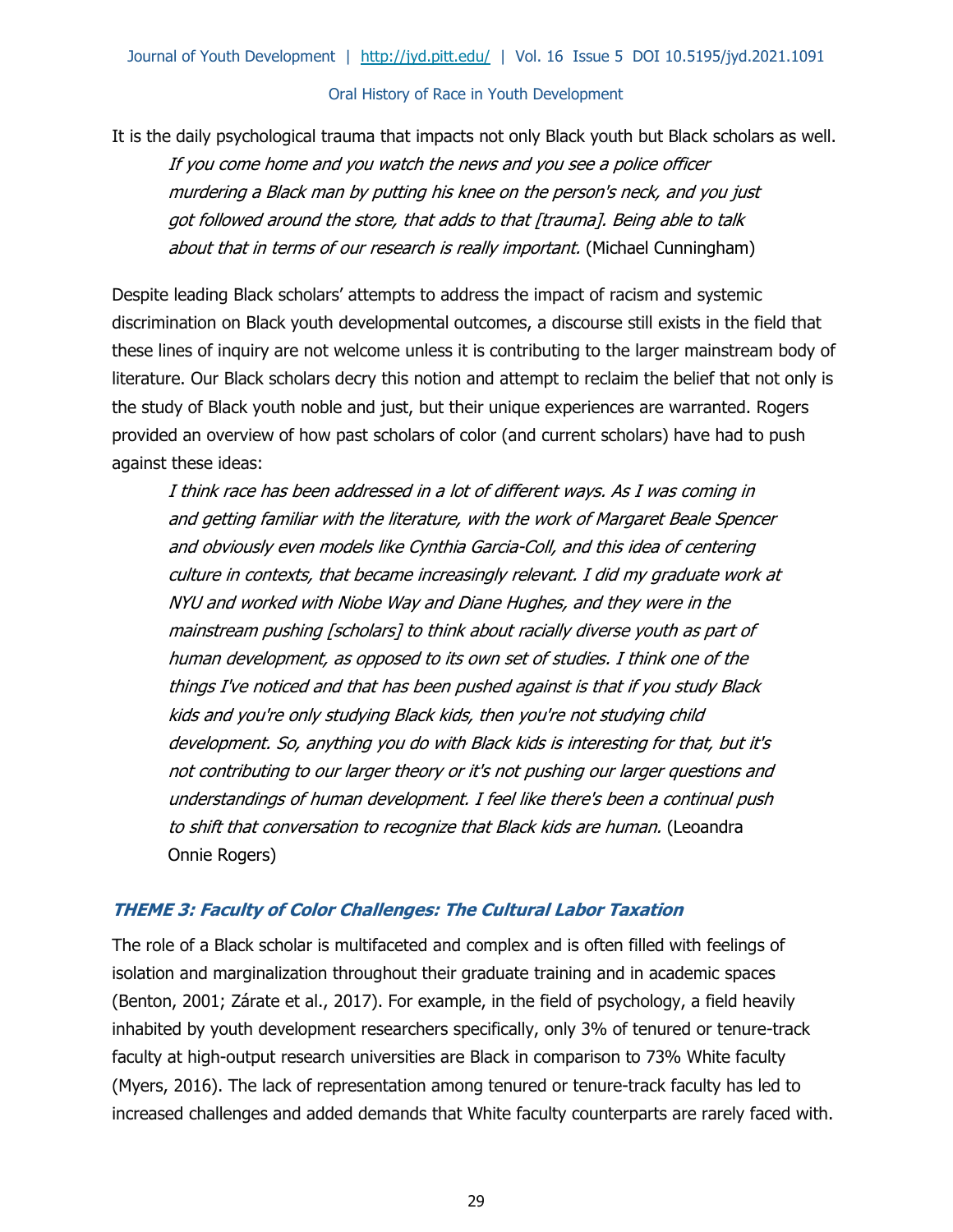More specifically, for Black scholars these demands include but are not limited to increased expectations for student mentoring, especially students of color; feeling demands to represent their racial group and community; increased demands to serve as the sole source for diversity, particularly around departmental, college, and university diversity committees and initiatives; and research expectations regarding the representation of race in their research endeavors. Padilla (1994) stated that this "cultural taxation" (p. 26) results from the amount of time and effort that is taken away from research productivity due to increased committee work to ensure representation within academia. Cunningham provided an overview of early career Black faculty and the multiple demands experienced:

I think being an assistant professor of any background is hard in the best of circumstances. So, when you have a BIPOC [Black Indigenous Person of Color] professor doing this, you also have the additional challenges of representation, especially if that person is at a predominantly White institution. You have BIPOC students wanting to talk with you. My first year at Tulane, I just remember how Black students would walk by my office and say, "excuse me, sir. Do you work here?" And I would say yes. They'd come right in, "Oh my gosh, so happy to see you." So, you get pulled in those types of directions or you get asked to be on committees. One of the things that a lot of research institutions try to do is protect assistant professors from being on university-wide committees. I was on university-wide committees my first year. I got hired with other people in my department who were White, and they were like, "Mike, why are you on this committee?" and I said, "Well people aren't asking you? What's going on?" Finally, I got to a point of saying, if my expertise is not needed, I can't be on this committee because it's going to interfere with my research. (Michael Cunningham)

This statement was supported by our participants and is evidence of Padilla's (1994) discussion on faculty of color being pigeonholed in service activities and often penalized for this labor, while simultaneously being perceived as incompetent, not as productive, and having decreased levels of respect by colleagues. Cunningham further focuses in on these multiple demands due to the ethnic labor tax and how it is further complicated by the intersecting identities held by Black female scholars:

This is especially hard for BIPOC women, for women of color. Because they have the gender roles as well as the minority role and they're both underrepresented in certain ways. You have some students who've never really seen women of color in a powerful position and think about them as somebody who cleaned the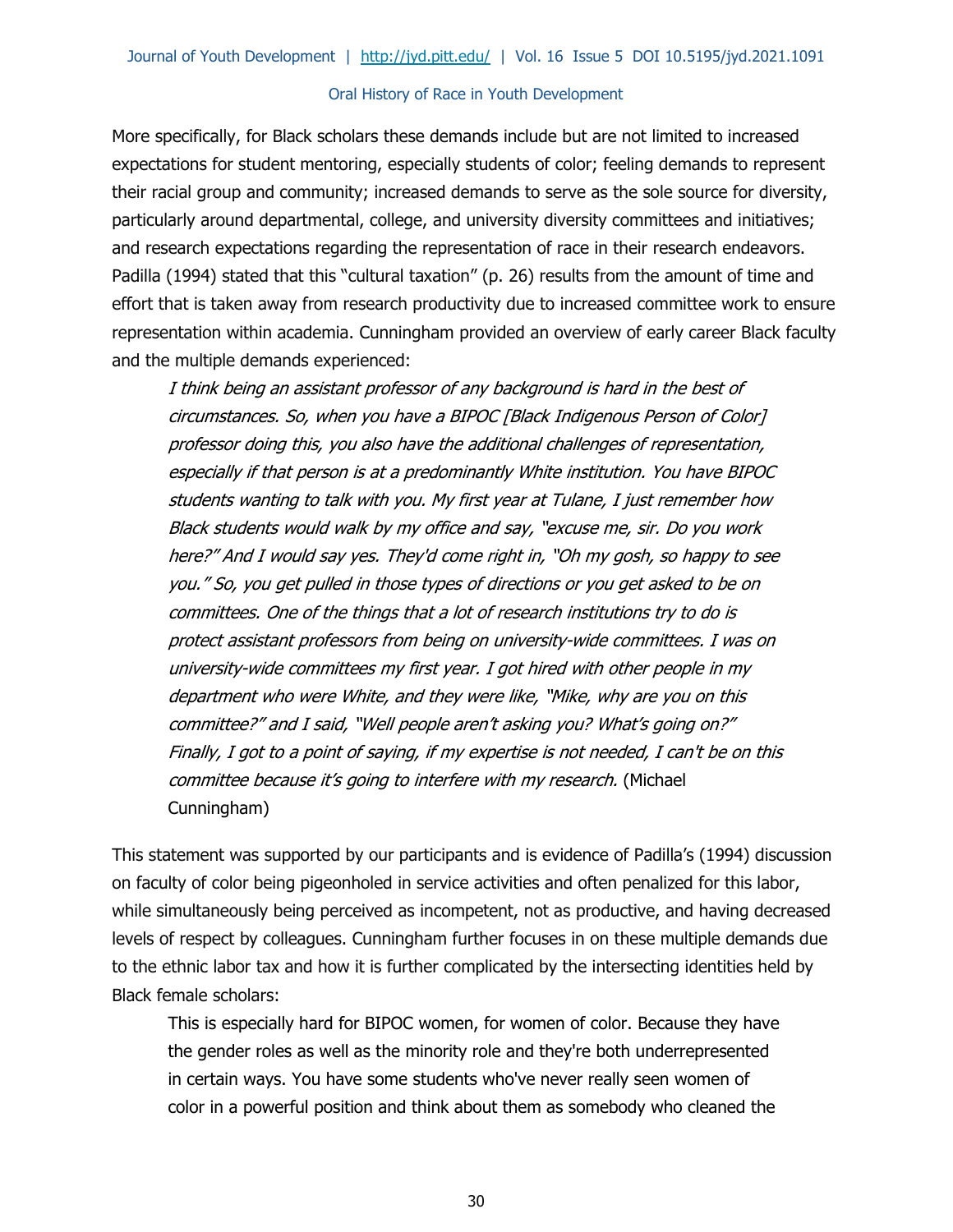house and who's there to service them in terms of their, sort of, "Give me my grades" or "Bring my food." And so, they start challenging them. Women of color have a distinct experience from men. I think as a BIPOC man I still have that privilege. (Michael Cunningham).

# Decisions Only Scholars of Color Have to Make

Black scholars also find themselves on the margin in the field of youth development. Being a Black scholar studying Black youth leaves many on the border between two worlds; where they don't have enough background (based on race, gender, or even ideology) to be fully admitted into the more powerful academic group historically produced and maintained by White scholars. As a result, Black scholars' research on Black youth is constantly criticized, trivialized, and even dismissed.

Black scholars are still battling for legitimacy. They're challenged for being Black scholars who study Black youth. It's connected to this notion of objectivity, that's applied to Black scholars, but not to White scholars who study White children and youth. (Tabbye Chavous)

This further diminishes the role of Black scholars and leads to notions of legitimacy in academia as researchers, educators, and mentors. The lack of centering Black scholars has led to the marginalization (and often tokenism) of their lives and research endeavors due to perceived affirmative action initiatives. Research has also shown that Black scholars whose research focuses on race, ethnicity, or diversity science may also have fewer opportunities for publishing in mainstream journal outlets, which in turn reduces their ability to be cited, due to the nature of their work (Zárate et al., 2017). Thus, where you publish and the number of citations can have a real effect on how impact is measured within the field (i.e.,  $h$  impact) if publications are not submitted to the right journals and ultimately impact promotion and tenure.

I recognize that I'm a junior scholar standing on the shoulders of giants who have paved the way for me to be able to push and ask questions and do things in a different way. But I think there's a real tension depending on your department and contextual factors. There are compromises and decisions we have to make that put us in positions where we feel like we have to compromise on important things in order to sustain in the space. I lean more towards being who I am in the space and not holding the space itself so coveted. But I get the tension, I've had faculty tell me "Oh I didn't study race at all until I got tenure." (Leoandra Onnie Rogers).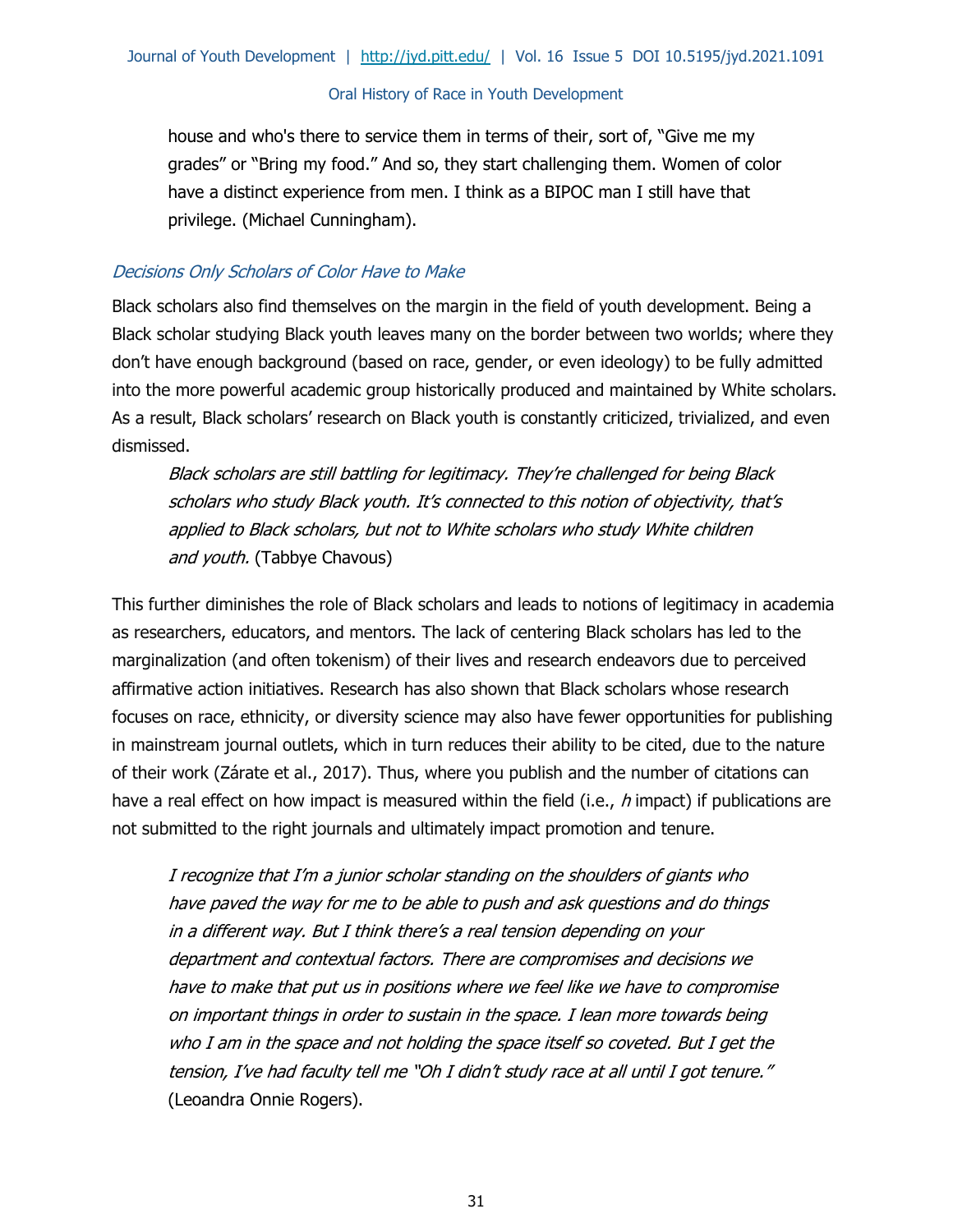Early on I published a lot in ethnic specific journals, so I had to justify to my colleagues about why I published in these areas, who the reading audience was, and the impact of these types of journals. I had to educate them on that process. . . . So, I felt like when I came up for tenure you know, going up for tenure is nerve-racking in the best of circumstances. I was the first Black person they had in my department. So, I was the first Black person who they were going to be reviewing for tenure promotion. Okay, I do all this Black stuff and my colleagues are like "Mike, you have enough publications. You'll be okay." But they'd never had anybody like me before. (Michael Cunningham).

#### Strategies to Combat Challenges: Being Unapologetic

Despite all of the challenges in *being* a Black scholar and *doing* research on Black youth, these scholars have persisted. Each traveling a journey toward personal empowerment that includes finding their authentic voice and combating the institutional challenges that they were confronted with. Finding the spaces where Black scholars could recognize and celebrate their journey and research focus on Black youth was viewed as vital to survival and served to legitimize their role within academia. Chavous and Cunningham made clear the ability to claim your personal power as a Black scholar:

Black scholars are still questioned when they're evaluated, "How is the study of Black youth applicable to broader human behavior?" We have to make sure that when we enter the description of our own work, we are unapologetically saying, the study of Black people in itself is important, and it gives us unique insights. Here is how the study of Black people can help you understand things about humans. More broadly, here's how it fits into the broad swath of human behavior. Then we have to push when despite us doing that, we are still put into a box of like, "Oh you're studying culture. I'm studying human behavior." There's no human behavior without culture and context. (Tabbye Chavous)

I'm not apologetic about who I am. When I was on the interview circuit, gosh, years ago now, I would get asked questions, "Oh, do you compare Black kids to White kids?" And I was just like, "Well, if you want somebody who does comparative work, that's not what I do. I really focus on Black kids, and I think about comparing some of the differences within Black communities." I didn't try to present as somebody who I was not. (Michael Cunningham).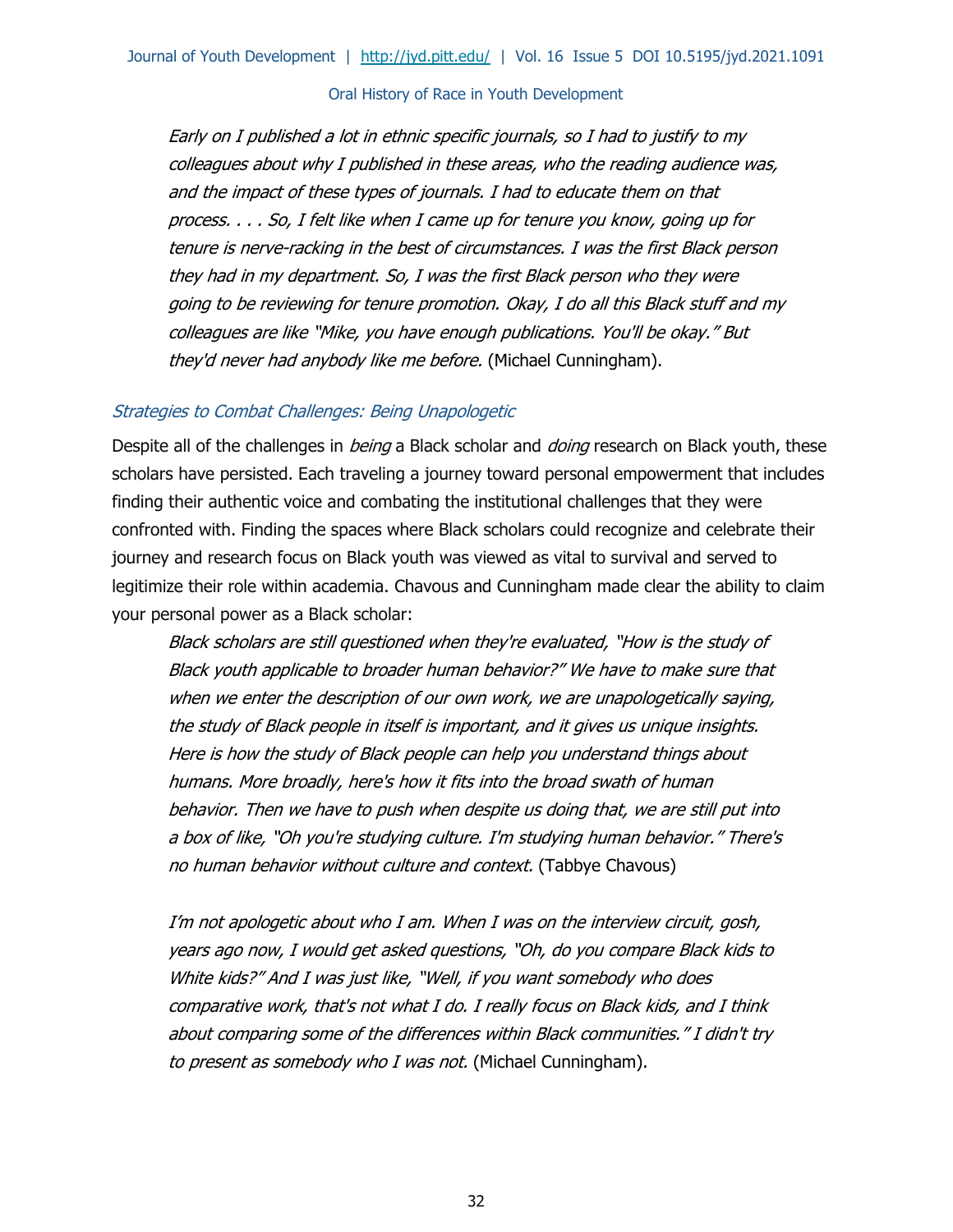### **THEME 4: Future of Race Research in Youth Development**

The Black scholars envisioned the future of race in the field of youth development over the next 10, 15, and 20 years. Each scholar was filled with hope as they reflected on the richness of the past, current, and future research on Black youth.

# Celebrating Race Research in the Future

The belief that critical race research would leave the shadows and become more prominent in the field through greater creativity was viewed as exciting. The scholars believed that race would become more routinized and celebrated in comparison to its current use. Sellers commented:

New models, new measures, new methodologies, new approaches that are all rooted in the lived experience of Black youth. And for psychology, the larger understanding that the study of Black youth or people that have traditionally been marginalized is necessary for the study of human behavior. That is the only way that we're going to get a true measure or true picture and understanding of human behavior. Human behavior can't be focused on a small segment of the population and assumed to be the "norm." When we begin to see journals and articles citing work on Black kids, work on Latino kids, work on LGBTQ kids from the perspective of their experience, when that work is naturally cited in "traditional mainstream," not just in race work but work that is developmentally fundamental to "normative" development, then we will arrive. (Robert Sellers).

This mainstream focus on race was not just limited to the research halls of academia, but with the communities that partner with scholars. Dupree expressed similar hopes but discussed that the impact of race-focused youth development research on the lives in those communities carries a level of responsibility:

When people share their data with us, they are trusting us to accurately represent them. We are giving voices to their experiences. There's a certain responsibility there. So, when I think about the future of youth development research, I really think about the need to do work that reflects an understanding of the complex interactions between physical and psychological functioning. (Davido Dupree)

Along with these hopeful predictions of the future, the Black scholars also expressed caution in the future. This included an understanding of race as a social construct and the role of context in any study on race, as well as a challenge for future scholars.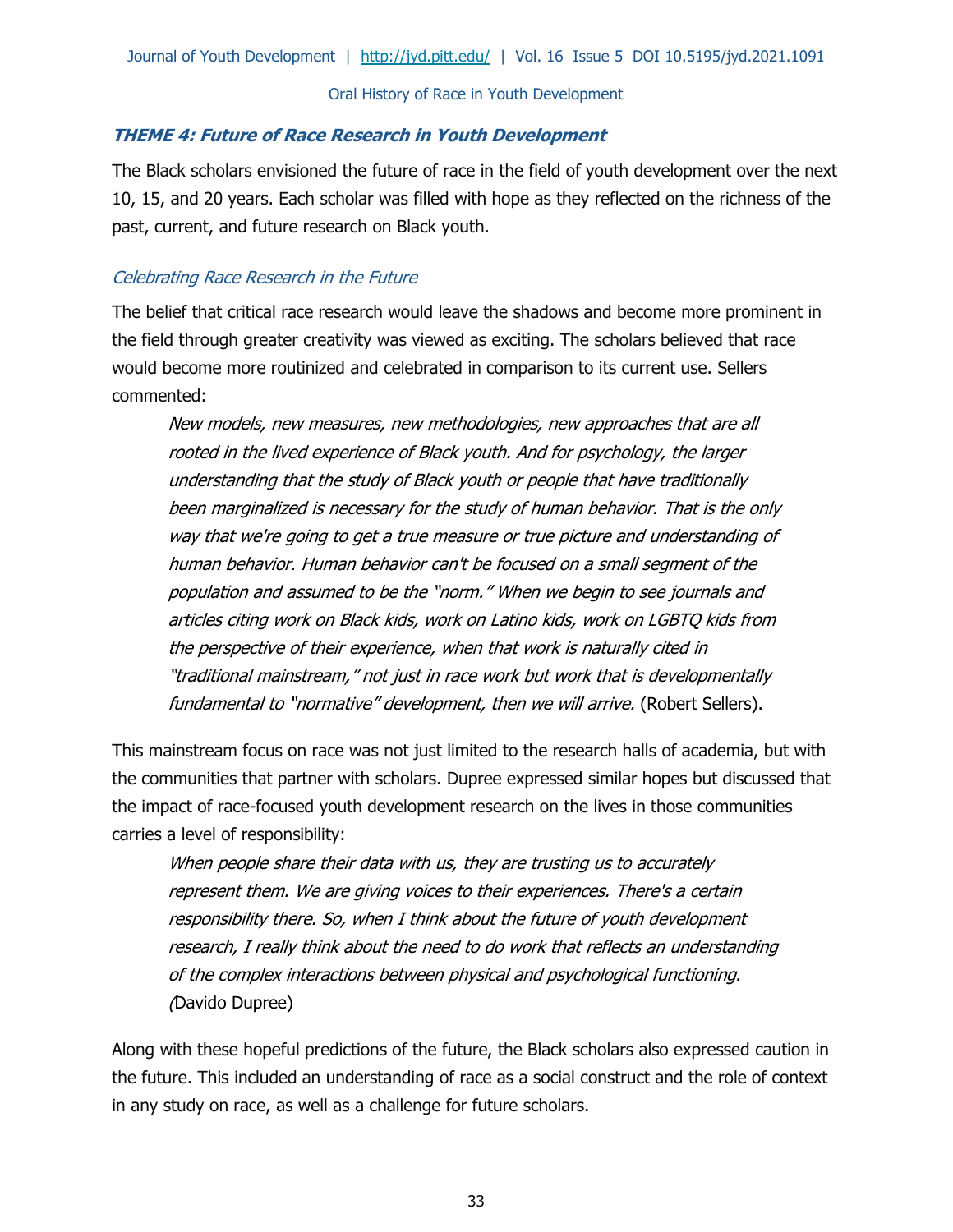#### Advice to Scholars Who Want to Study Race

The scholars concluded the interviews by sharing key insights on best practices in navigating research on race for scholars and practitioners desiring to advance the study of the humanity of all children in youth development science. Suggestions included branching outside of the field, an emphasis on conceptualizing race as a social construct, and creating innovative measures and methodologies that are relevant to the current lived experiences of Black children.

I challenge us as a people in the next generation of folks to push beyond what has already been done. It's important that people know what happened before them, to greatly appreciate and respect it, but not be beholden to it. So, if someone needs to use the MIBI or the MMRI [Multidimensional Model of Racial Identity; Sellers et al., 1998] as an initial starting point to view the world, great. But that should not be the anchor and the limit we're building on top of. (Robert Sellers).

For anyone who wants to study race in youth development research, one thing to always remember is race is a social construct. It's not a biological construct. But how people include race is very different depending on who the person is. You can think about Robert Sellers' work in terms of a multidimensional perspective, understanding race and identity and its link to context and situation. If I'm in a room with all men and I'm the only Black person, then race becomes much more salient. But if I'm in a room of all Black people and I'm the only man, then my gender becomes the most salient. So, you can't study race without context. (Michael Cunningham)

Read broadly. It is really hard to study Black children, youth, and families purely within the discipline of psychology if you think about the need to understand context and history and structure and how that may impact developmental processes. I say read broadly but enjoy reading about people in a variety of genres; there's sociology or historical literature but also the arts and thinking about representations of Black people and youth, if you think about really appreciating the complexity and richness of Black children and youth and again the history and culture and structures that kind of inform that. Don't feel like you're an island. Create networks that will support the richness of your thinking and provide you with a sense of community and affirmation while you're doing this work and fighting the fight. (Tabbye Chavous)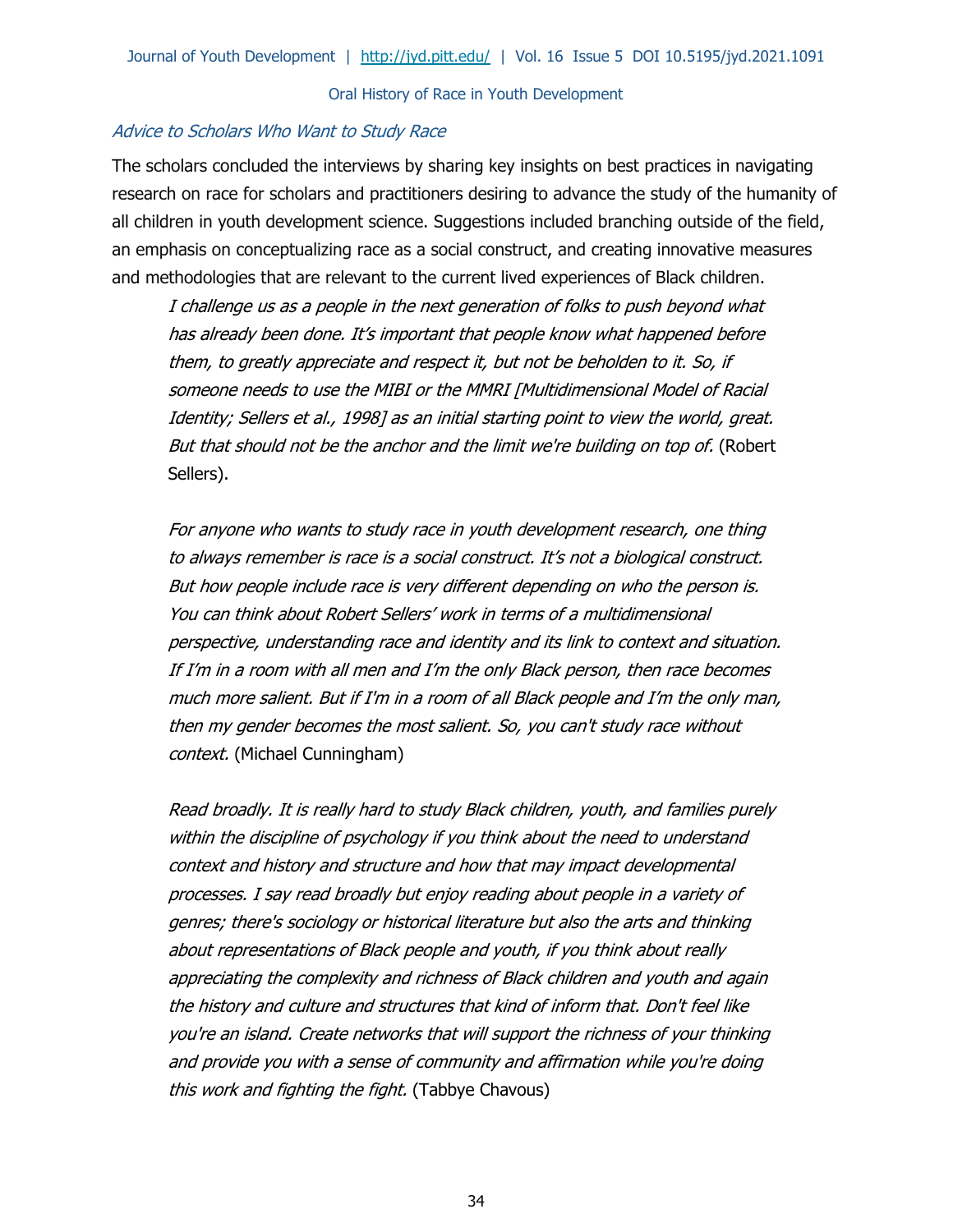# **Discussion**

This commentary paper illustrates the role of race in youth development research through the perspectives of leading Black scholars. Their insights challenge youth-serving researchers and practitioners to dissipate the reproduction of antiblack tendencies that not only situate Black scholars and youth as subhuman, but that also perpetuate one-dimensional conceptualizations of a unified Black experience. One Black person's story is not representative of all Black people. The scholars also spoke to the importance of studying the developmental processes of Black youth as a normal part of human development research. Such perspectives challenge the notion that the development of White youth is the standard to which all other youth should be compared. This ideology contributes to an antiblack tendency to perceive the abilities and livelihood of Black and racially minoritized youth as inferior to that of their White peers. Antiblack tendencies simultaneously shape the experiences of Black scholars who study Black youth. Each of the six scholars shared experiences of receiving criticism for recruiting participant samples of African descent without including a White participant pool as a comparison group. This criticism perpetuates a narrative that the developmental processes of Black youth are not valued in absence of a White peer group standard of which to understand their experiences in developmental science.

# **Implications for Practice**

Across interviews, the scholars highlight challenges and suggestions for research designs that inform how youth-serving programs and organizations are developed. They believed that one of the most common challenges that youth development programs face is a deficit-based program design that regards all Black youth as "at risk." Dupree discussed a program in Philadelphia designed to reduce problem behaviors, that targets all Black youth residing in a low-income neighborhood of the city rather than specifically reaching youth that experience high detention and suspension rates. How might a Black adolescent who is high achieving perceive their participation in this program if they attend school regularly, have never been suspended, and/or are on track to graduate? This example helps practitioners and researchers understand the potential damages that deficit-oriented programming can have on a young person's selfefficacy, well-being, and even life outcomes. Programs designed to support the out-of-school experiences and life outcomes of Black youth should implement strategies to highlight the cultural and socioeconomic diversity within the lives of Black youth, and youth of color more broadly. Youth-serving organizations can develop culturally relevant programming that builds upon the existing strengths of racially minoritized communities. For example, youth-serving centers, such as the Youth Research Advisory Board (YRAB) of UPMC Children's Hospital of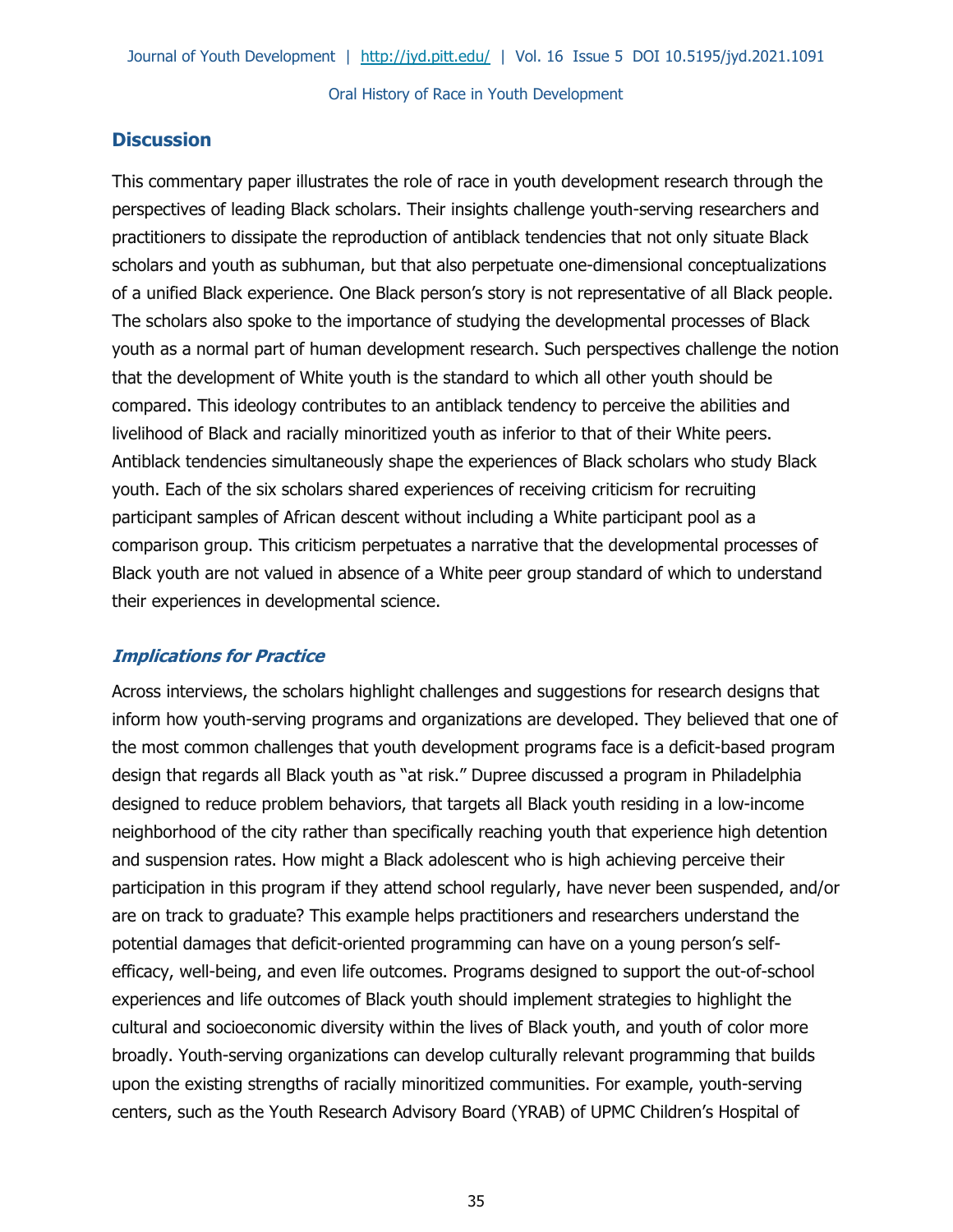Pittsburgh, invest in youth leadership in which youth serve as thought partners in developing activities and programs that are relevant to their cultural values and serve their communities (Ragavan et al., 2021).

Practitioners and evaluators have the positionality and power to eradicate antiblack narratives throughout program development, implementation, and evaluation. A commitment to an antiracist agenda through program practice requires an expectation for all youth serving staff and administrators to learn about the negative effects of racism on all youth, especially those who are racially minoritized, and must include strategies and supports to ensure program staff are competent to deliver culturally appropriate programs, informed by the youth in which programs serve (Outley & Blyth, 2020). We provide discussion questions below to facilitate development of an antiracist agenda for researchers, practitioners, and evaluators.

- How do we create a culture that welcomes an antiracist lens throughout the research and evaluation process?
- How does the lens of race shape and affect our understandings and actions as we design youth-serving programs?
- What methods and measures fairly capture and communicate the lived experiences of Black youth?
- Where do we as researchers/evaluators look for guidance in matters of race and racism?

# **Limitations**

The uniqueness of interviewing Black scholars has made these narratives valuable sources of information with the goal of understanding participants' own meaning making surrounding the study of race in the youth development field. The narratives are a reflection of cultural, racial, and ethnic backgrounds across the African diaspora of Black scholars, as well as their personal experiences, training, and scholarship within academia. We believe that the transferability of the information and knowledge gained should be carefully analyzed with the original context in mind. In other words, we ask the reader to acknowledge the varying Black scholar experiences in American academia that exist in these findings by situating the study within the current sociopolitical climate around race as well as its location within a predominantly White hierarchical academic system that so often dismisses, tribalizes, or misrepresents the voices of Black scholars, as well as their research and outreach to Black communities. By "naming their reality" (Ladson-Billings, 1998, p. 12) as Black scholars conducting research in the field of youth development, the reader has an opportunity to challenge dominant ideology surrounding Black youth and further explore similarities and differences in perspectives put forth by other scholars studying race in youth development.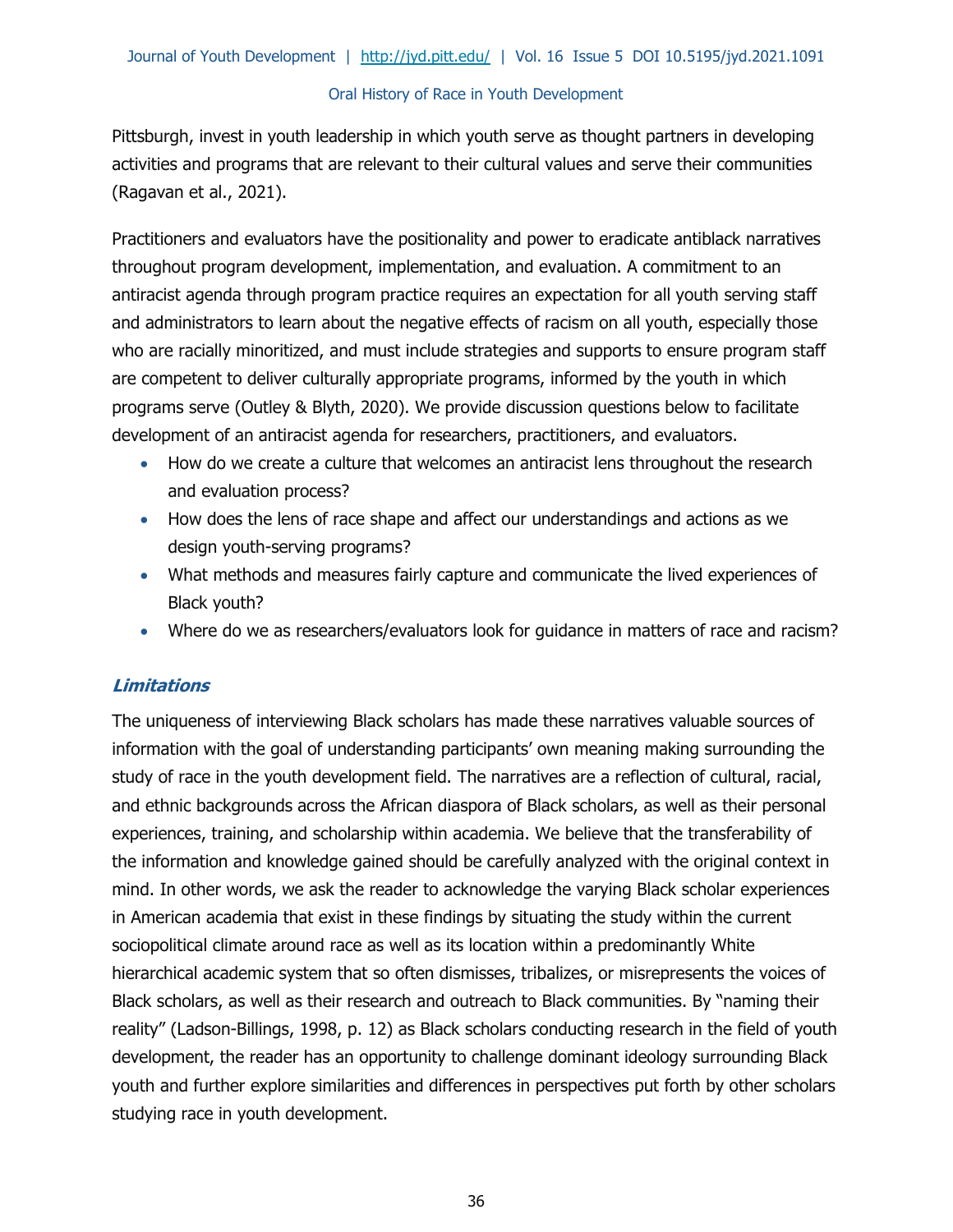### **Conclusion**

Society's traditional view of youth development has categorized normal human development as that which occurs within the biological, psychological, and social domains of European American (or White) children and adolescents. Any lived experience that exists outside of this realm has been delineated as deviant, underprivileged, or at risk for what appears to be a less favored value of human life. This problematic perspective of conceptual thinking is racism. It is the belief that those with European heritage withhold a set of experiences and knowledge of the ways in which a society should operate—or in this case, what and how science should be studied—that is superior to the culture and knowledge base of any other group of people. The scholars who have graciously offered their hearts and minds on the existence of racism in the field of youth development for this paper have charged youth-serving scholars and practitioners at all levels of their careers to use the current sociohistorical time period as a moment of scientific reckoning. As racial tensions rise across the globe, this is a time to rise to the occasion of scientific leadership and produce scholarship, programs, and policies that appropriately and accurately depict the current lived experiences of all human beings. The study of youth development in the United States is the study of Black, Latino, Asian American and Pacific Islander, Native American, and White children and adolescents within culture and context. For we can only move forward as a field if we acknowledge the full nature of human phenomena among the youth of all heritages.

We would like to close by expressing our heartfelt gratitude to Professors Tabbye Chavous, Michael Cunningham, Davido Dupree, Leoandra Onnie Rogers, Stephanie Rowley, and Robert Sellers for the wisdom and openness they have provided to us for this commentary and to the field at large. Thank you for committing so much of who you are to something that is bigger than yourselves.

# **Author Note**

We have no known conflict of interest to disclose. Correspondence regarding this article should be addressed to Keshia L. Harris, University of Colorado Boulder, Muenzinger D244, 345 UCB Boulder, CO 80309-0345. Email: keshia.harris@colorado.edu.

# **References**

Adams-Wiggins, K. R., & Taylor-García, D. V. (2020). [The Manichean division in children's experience:](https://doi.org/10.1177/0959354320940049)  [Developmental psychology in an anti-Black world.](https://doi.org/10.1177/0959354320940049) Theory & Psychology, 30(4), 485-506. (https://doi.org/10.1177/0959354320940049)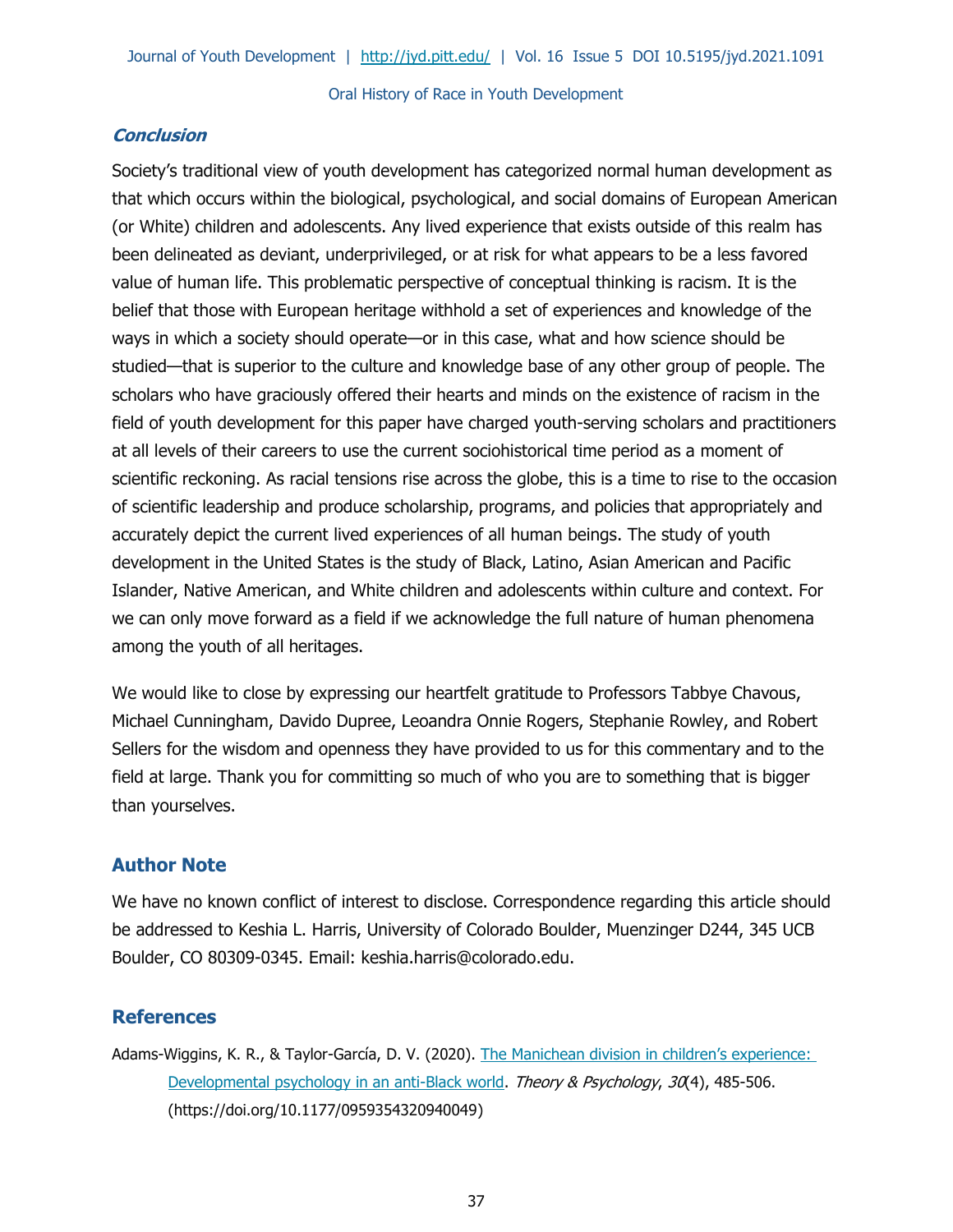- Bentley-Edwards, K. L., & Stevenson, H. C. (2016). The multidimensionality of racial/ethnic socialization: Scale construction for the cultural and racial experiences of socialization (CARES). Journal of Child and Family Studies, 25(1), 96-108.
- Benton, M. A. (2001). Challenges African American students face at predominantly White institutions. Colorado State University Journal of Student Affairs, 10, 21-28.
- Bourke, B. (2014). Positionality: Reflecting on the research process. *Qualitative Report*, 19(33).
- Bowers, E.P., & Geldhof, G.J. (2020) ["When you come to a fork in the road, take it": Richard M. Lerner's](https://doi.org/10.1080/10888691.2020.1688938)  [impact on applied developmental science.](https://doi.org/10.1080/10888691.2020.1688938) Applied Developmental Science, 24(1), 1-5. (https://doi.org/10.1080/10888691.2020.1688938)
- Charmaz, K. (2006). Constructing grounded theory: A practical guide through qualitative analysis. Sage.
- Collins, P. H. (1986). Learning from the outsider within: The sociological significance of Black feminist thought. Social Problems, 33(6), s14-s32.
- Collins, P. H. (1999). Reflections on the outsider within. Journal of Career Development, 26(1), 85-88.
- Collins, P. H. (2009). Foreword: Emerging intersections—[Building knowledge and transforming](https://doi.org/10.36019/9780813546513-001)  [institutions.](https://doi.org/10.36019/9780813546513-001) In B. Thornton Dill & R. E. Zambrana (Eds.), *Emerging Intersections: Race, class,* and gender in theory, policy, and practice (pp. vi-xiii). Rutgers University Press. (https://doi.org/10.36019/9780813546513-001)
- Denzin, N. K. (2008). Symbolic interactionism and cultural studies: The politics of interpretation. John Wiley & Sons.
- Fisher, C. B., Hoagwood, K., Boyce, C., Duster, T., Frank, D. A., Grisso, T., Levine, R.J., Macklin, R., Spencer, M.B., Takanishi, R., Trimble, J.E., & Zayas, L. H. (2002). Research ethics for mental health science involving ethnic minority children and youths. American Psychologist, 57(12), 1024.
- Foucault, M. (1977). The political function of the intellectual. [Radical Philosophy](https://philpapers.org/asearch.pl?pub=970), 17(13), 126-133.
- Foucault, M. (1991). The Foucault effect: Studies in governmentality. University of Chicago Press.
- Gabriel, M. G., Brown, A., León, M., & Outley, C. (2020). Power and social control of youth during the [COVID-19 pandemic.](https://doi.org/10.1080/01490400.2020.1774008) Leisure Sciences, 43(1-2), 240-246. (https://doi.org/10.1080/01490400.2020.1774008)
- Garcia-Coll, C., Lamberty, G., Jenkins, R., McAdoo, H.P., Crnic, K., Wasik, B.H., & Vazquez, H. (1996). An [integrative model for the study of developmental competencies in minority children.](https://doi.org/10.2307/1131600) Child Development, 67(5), 1891-1914. (https://doi.org/10.2307/1131600)
- Goldberg, S. B., & Shaw, M. L. (2010). The past, present, and future of mediation as seen through the eyes of some of its founders. Negotiation Journal, 26(2), 237-253.
- Gordon, Lewis R. (1995) Bad faith and antiblack racism. Humanities Press.
- hooks, b. (1994). Confronting class in the classroom. The Critical Pedagogy Reader, 142-150.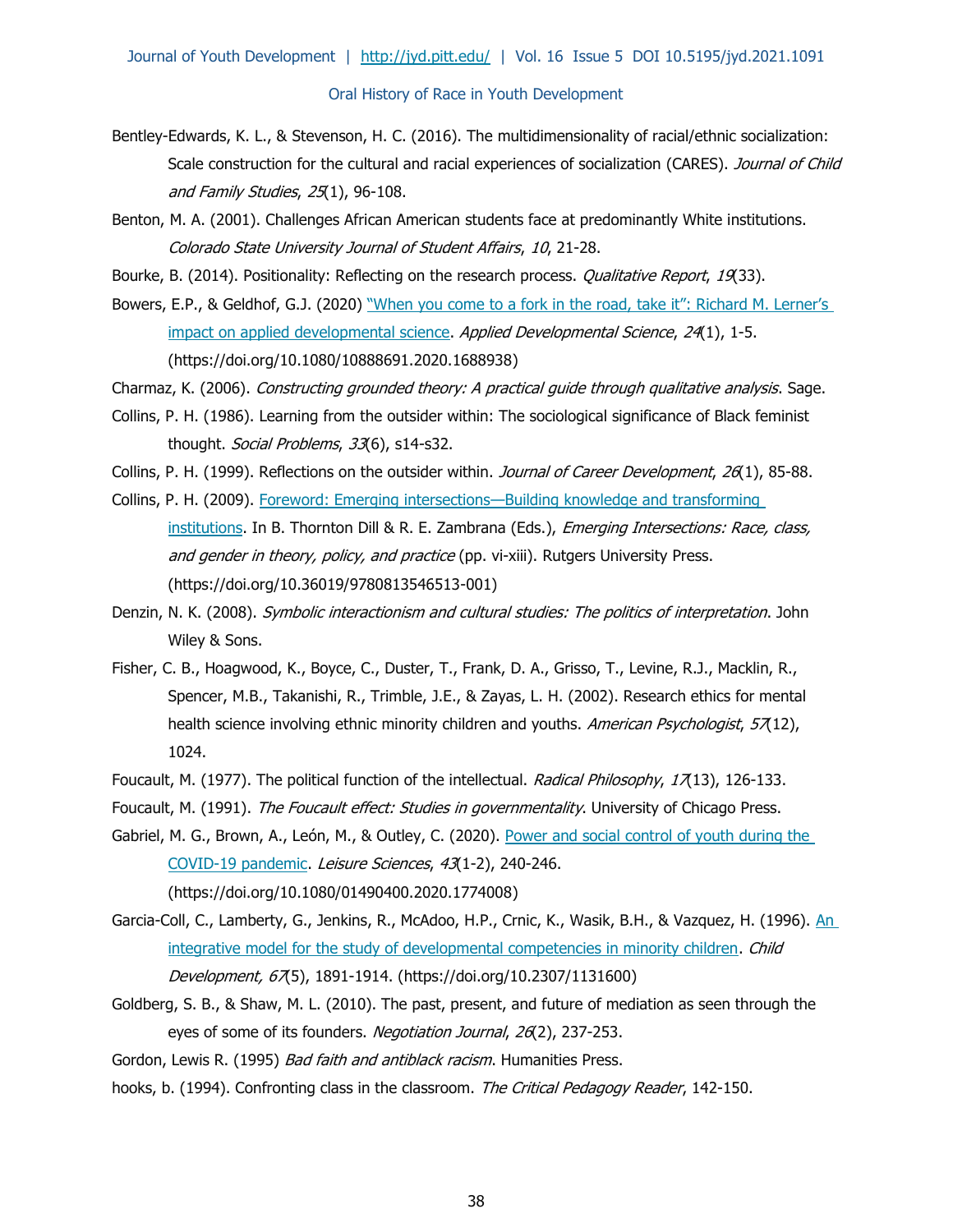Journal of Youth Development | <http://jyd.pitt.edu/>| Vol. 16 Issue 5 DOI 10.5195/jyd.2021.1091

#### Oral History of Race in Youth Development

- Johnson, C. W. (2009). Writing ourselves at risk: Using self-narrative in working for social justice. Leisure Sciences, 31(5), 483-489.
- Ladson-Billings, G. (1998). Just what is critical race theory and what's it doing in a nice field like education?. International Journal of Qualitative Studies in Education, 11(1), 7-24.
- Lerner, R. M., & Lerner, J. V. (2011). Waves of the future 2009: Report of the findings from the first six years of the 4-H study of positive youth development. Institute for Applied Research in Youth Development, Tufts University.
- Myers, B. (2016, February 14). Where are the minority professors? The Chronicle of Higher Education. https://www.chronicle.com/article/where-are-the-minority-professors/
- Outley, C. W., & Blyth, D. A. (2020). [Race, antiracism, and youth development: From awareness to](https://doi.org/10.5195/jyd.2020.1005)  [sustained action.](https://doi.org/10.5195/jyd.2020.1005) Journal of Youth Development, 15(5), 1-15. (https://doi.org/10.5195/jyd.2020.1005)
- Plamper, J. (2010). The history of emotions: An interview with William Reddy, Barbara Rosenwein, and Peter Stearns. History and Theory, 49(2), 237-265.
- Padilla, A. (1994). Ethnic minority scholars, research, and mentoring: Current for future issues. Educational Researcher, 23, 24-27.
- Ragavan, M., Bañales, J., Goodkind, S., Documet, P., Ross, S., Ochoa, J., Gutschow, B., and Ruiz, M., & Escobar-Rivera, D. (2021). [Developing a Latinx youth research advisory board to address and](http://d-scholarship.pitt.edu/40423/)  [dismantle structural inequities in emerging Latinx communities](http://d-scholarship.pitt.edu/40423/). In: Pitt Momentum Fund 2021. (http://d-scholarship.pitt.edu/40423/)
- Riessman, C. K. (2008). Narrative methods for the human sciences. Sage.
- Ritchie, D. A. (2015). *Doing oral history: A practical guide* (3<sup>rd</sup> ed.). Oxford University Press
- Scales, P. C., & Leffert, N. (1999). *[Developmental assets](https://www.search-institute.org/our-research/development-assets/developmental-assets-framework/)*. Search Institute. (https://www.searchinstitute.org/our-research/development-assets/developmental-assets-framework/)
- Sellers, R. M., Rowley, S. A., Chavous, T. M., Shelton, J. N., & Smith, M. A. (1997). [Multidimensional](https://doi.org/10.1037/0022-3514.73.4.805)  [inventory of Black identity: A preliminary investigation of reliability and construct validity.](https://doi.org/10.1037/0022-3514.73.4.805) Journal of personality and social psychology, 73(4), 805-815. (https://doi.org/10.1037/0022- 3514.73.4.805)
- Sellers, R. M., Smith, M. A., Shelton, J. N., Rowley, S. A., & Chavous, T. M. (1998). Multidimensional [model of racial identity: A reconceptualization of African American racial identity.](https://doi.org/10.1207/s15327957pspr0201_2) Personality and social psychology review, 2(1), 18-39. (https://doi.org/10.1207/s15327957pspr0201\_2)
- Spencer, M. B. (1985). Cultural cognition and social cognition as identity factors in Black children's personal social growth. In M. B. Spencer, G. K. Brookins, & W. R. Allen (Eds.), Beginnings: The social and affective development of Black children (pp. 215-230). Erlbaum.